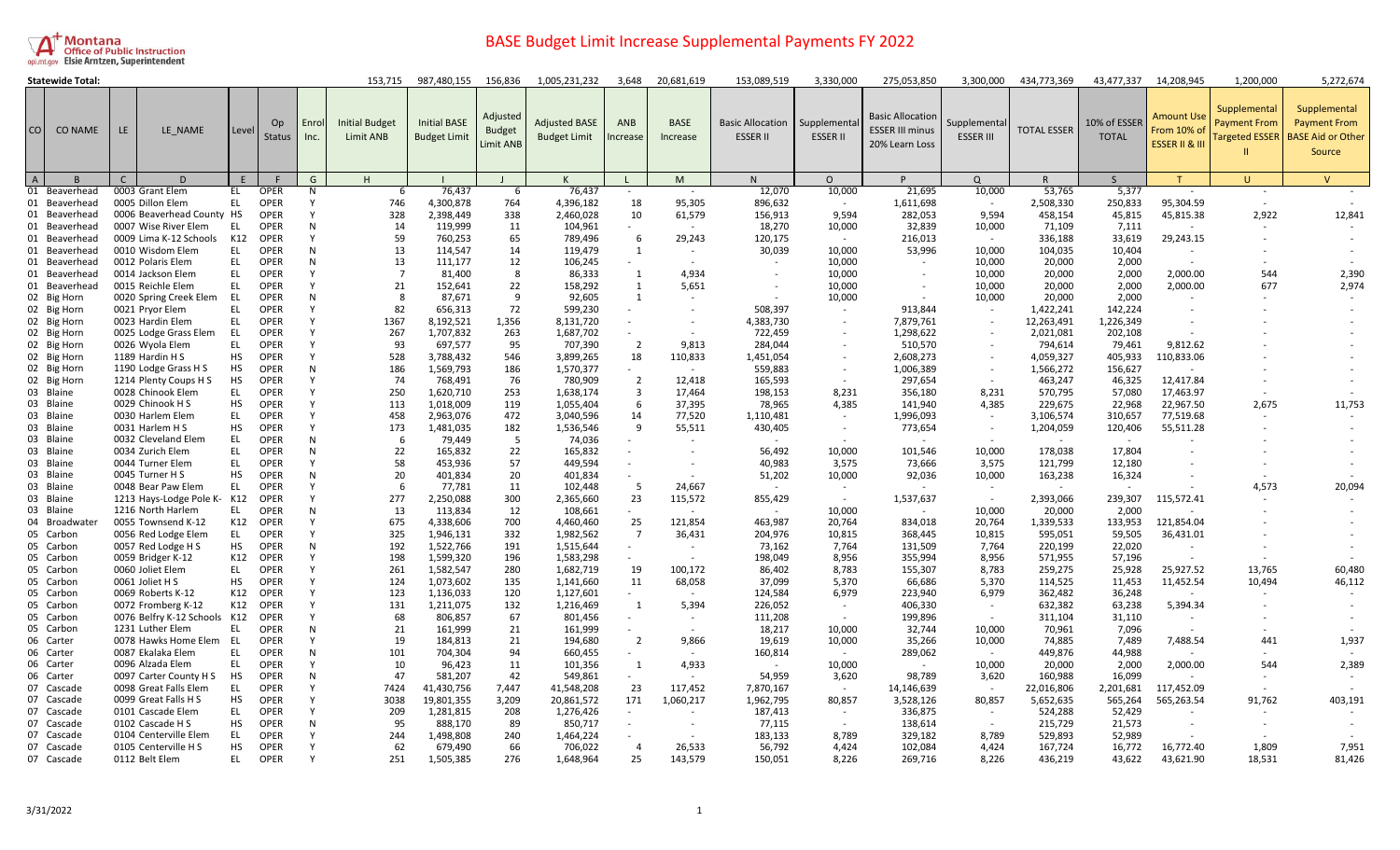

| CO                         | <b>CO NAME</b> | LE.<br>LE NAME                                | Level     | Op.<br><b>Status</b>       | Enrol<br>Inc. | <b>Initial Budget</b><br>Limit ANB | <b>Initial BASE</b><br><b>Budget Limit</b> | Adjusted<br><b>Budget</b><br><b>Limit ANB</b> | <b>Adjusted BASE</b><br><b>Budget Limit</b> | <b>ANB</b><br>ncrease   | <b>BASE</b><br>Increase | <b>Basic Allocation</b><br><b>ESSER II</b> | Supplementa<br><b>ESSER II</b> | <b>Basic Allocation</b><br><b>ESSER III minus</b><br>20% Learn Loss | Supplemental<br><b>ESSER III</b> | <b>TOTAL ESSER</b> | 10% of ESSER<br><b>TOTAL</b> | Amount Use<br>From 10% of<br>ESSER II & III | Supplemental<br>Payment From<br><b>Targeted ESSER</b> | Supplemental<br><b>Payment From</b><br><b>BASE Aid or Other</b><br>Source |
|----------------------------|----------------|-----------------------------------------------|-----------|----------------------------|---------------|------------------------------------|--------------------------------------------|-----------------------------------------------|---------------------------------------------|-------------------------|-------------------------|--------------------------------------------|--------------------------------|---------------------------------------------------------------------|----------------------------------|--------------------|------------------------------|---------------------------------------------|-------------------------------------------------------|---------------------------------------------------------------------------|
| $\overline{A}$             |                | $\mathsf{D}$<br>C.                            | E         |                            | G             | H                                  |                                            |                                               |                                             |                         | M                       | N.                                         | $\Omega$                       | P                                                                   | $\Omega$                         | R                  | $\mathsf{S}$                 |                                             | $\mathbf{U}$                                          | $\mathsf{V}$                                                              |
| 07 Cascade                 |                | 0113 Belt H S                                 | HS        | <b>OPER</b>                |               | 84                                 | 823,541                                    | 87                                            | 842,155                                     | 3                       | 18,614                  | 72,342                                     | 4,438                          | 130,035                                                             | 4,438                            | 211,253            | 21,125                       | 18,614.16                                   |                                                       |                                                                           |
| 07 Cascade                 |                | 0118 Simms H S                                | <b>HS</b> | <b>OPER</b>                | N             | 124                                | 1,077,878                                  | 117                                           | 1,034,543                                   |                         | $\sim$                  | 100,882                                    | 5,209                          | 181,334                                                             | 5,209                            | 292,634            | 29,263                       | $\sim$                                      |                                                       |                                                                           |
| 07 Cascade                 |                | 0127 Vaughn Elem                              | EL        | <b>OPER</b>                |               | 161                                | 1,036,926                                  | 164                                           | 1,050,476                                   | $\overline{\mathbf{3}}$ | 13,550                  | 345,180                                    |                                | 620,462                                                             | $\sim$                           | 965,642            | 96,564                       | 13,550.30                                   |                                                       |                                                                           |
| 07 Cascade                 |                | 0131 Ulm Elem                                 | EL        | <b>OPER</b>                |               | 132                                | 838,465                                    | 151                                           | 925,258                                     | 19                      | 86,794                  | 94,162                                     |                                | 169,256                                                             |                                  | 263,418            | 26,342                       | 26,341.80                                   | 11,207                                                | 49,245                                                                    |
| 07 Cascade                 |                | 1225 Sun River Valley                         | <b>EL</b> | <b>OPER</b><br><b>OPER</b> |               | 184<br>229                         | 1,198,479                                  | 183<br>246                                    | 1,192,497                                   | 17                      | $\sim$                  | 133,891                                    | 7,377<br>$\sim$                | 240,669                                                             | 7,377<br>$\sim$                  | 389,314            | 38,931                       |                                             |                                                       | 21,949                                                                    |
| 08 Chouteau<br>08 Chouteau |                | 0133 Fort Benton Elem<br>0134 Fort Benton H S | EL<br>HS  | <b>OPER</b>                | N             | 100                                | 1,404,942<br>938,837                       | 99                                            | 1,501,436<br>932.638                        |                         | 96,494                  | 248,615<br>56.769                          | 4,660                          | 446,886<br>102,042                                                  | 4.660                            | 695,501<br>168,131 | 69,550<br>16,813             | 69,550.06                                   | 4,995                                                 |                                                                           |
| 08 Chouteau                |                | 0138 Big Sandy K-12                           | K12       | <b>OPER</b>                |               | 201                                | 1,597,449                                  | 203                                           | 1,602,186                                   | $\overline{2}$          | 4,737                   |                                            |                                | 389,726                                                             | $\sim$                           |                    | 60,654                       | 4,736.79                                    |                                                       |                                                                           |
| 08 Chouteau                |                | 0146 Highwood K-12                            | K12       | <b>OPER</b>                |               | 115                                | 1,086,728                                  | 118                                           | 1,101,813                                   | $\overline{3}$          | 15,085                  | 216,815<br>42,062                          | 6,186                          | 75,608                                                              | 6,186                            | 606,541<br>130,042 | 13,004                       | 13,004.20                                   | 386                                                   | 1,695                                                                     |
| 08 Chouteau                |                | 0154 Geraldine K-12                           | K12       | <b>OPER</b>                |               | 60                                 | 770,011                                    | 59                                            | 764,128                                     |                         |                         | 117,835                                    | 5,506                          | 211,808                                                             | 5,506                            | 340,655            | 34,066                       |                                             |                                                       |                                                                           |
| 08 Chouteau                |                | 0159 Carter Elem                              | EL.       | <b>OPER</b>                | N             | 10                                 | 95,241                                     | 10                                            | 95,241                                      |                         |                         |                                            |                                |                                                                     |                                  |                    |                              |                                             |                                                       |                                                                           |
| 08 Chouteau                |                | 0161 Knees Elem                               | EL.       | <b>OPER</b>                | v             | 8                                  | 86,687                                     | 8                                             | 86,687                                      |                         |                         |                                            |                                |                                                                     |                                  |                    |                              |                                             |                                                       |                                                                           |
| 08 Chouteau                |                | 0171 Benton Lake Elem                         | EL        | <b>OPER</b>                | N             | q                                  | 91,267                                     | 8                                             | 86,333                                      |                         |                         |                                            |                                |                                                                     |                                  |                    |                              |                                             |                                                       |                                                                           |
| 09 Custer                  |                | 0172 Miles City Elem                          | EL        | <b>OPER</b>                |               | 1000                               | 5,954,186                                  | 1,003                                         | 5,967,883                                   | $\overline{3}$          | 13,697                  | 1,158,528                                  |                                | 2,082,454                                                           |                                  | 3,240,982          | 324,098                      | 13,697.24                                   |                                                       |                                                                           |
| 09 Custer                  |                | 0173 Kircher Elem                             | <b>EL</b> | <b>OPER</b>                |               | 44                                 | 277,738                                    | 57                                            | 341,785                                     | 13                      | 64,047                  | 43,939                                     | 10,000                         | 78,981                                                              | 10,000                           | 142,920            | 14,292                       | 14,291.98                                   | 9,224                                                 | 40,531                                                                    |
| 09 Custer                  |                | 0177 Trail Creek Elem                         | EL        | <b>OPER</b>                |               | 5                                  | 72,534                                     | -5                                            | 72,774                                      |                         | 240                     | 33,233                                     | 10,000                         | $\sim$                                                              | $\sim$                           | 43,233             | 4,323                        | 239.89                                      | $\sim$                                                |                                                                           |
| 09 Custer                  |                | 0179 Spring Creek Elem                        | EL        | <b>NONOP</b>               | N             | $\Omega$                           |                                            |                                               |                                             |                         |                         |                                            | $\sim$                         |                                                                     |                                  |                    |                              |                                             |                                                       |                                                                           |
| 09 Custer                  |                | 0187 Kinsey Elem                              | EL        | <b>OPER</b>                |               | 68                                 | 397,463                                    | 72                                            | 417,157                                     | $\overline{a}$          | 19,694                  | 32,050                                     | 10,000                         | 57,609                                                              | 10,000                           | 109,659            | 10,966                       | 10,965.88                                   | 1,618                                                 | 7,111                                                                     |
| 09 Custer                  |                | 0189 S Y Elem                                 | <b>EL</b> | <b>OPER</b>                |               | q                                  | 91,027                                     | q                                             | 91,267                                      |                         | 240                     |                                            | 10,000                         |                                                                     |                                  | 10,000             | 1,000                        | 239.89                                      |                                                       |                                                                           |
| 09 Custer                  |                | 0192 Custer County H S                        | <b>HS</b> | <b>OPER</b>                |               | 515                                | 3,599,962                                  | 525                                           | 3,662,545                                   | 10                      | 62,583                  | 346,650                                    | 14,902                         | 623,104                                                             | 14,902                           | 999,558            | 99,956                       | 62,582.94                                   |                                                       |                                                                           |
| 09 Custer                  |                | 1238 S H Elem                                 | EL        | <b>NONOP</b>               | N             | $\Omega$                           |                                            |                                               |                                             |                         |                         |                                            |                                |                                                                     |                                  |                    |                              |                                             |                                                       |                                                                           |
| 10 Daniels                 |                | 0194 Scobey K-12 Schools K12                  |           | <b>OPER</b>                |               | 294                                | 2,125,179                                  | 292                                           | 2,112,570                                   |                         |                         | 126,394                                    | 9,427                          | 227,194                                                             | 9,427                            | 372,442            | 37,244                       |                                             |                                                       |                                                                           |
| 11 Dawsor                  |                | 0206 Glendive Elem                            | EL        | <b>OPER</b>                |               | 848                                | 5,028,508                                  | 855                                           | 5,062,298                                   | $\overline{7}$          | 33,790                  | 528,849                                    | 25,406                         | 950,608                                                             | 25,406                           | 1,530,269          | 153,027                      | 33,790.33                                   |                                                       |                                                                           |
| 11 Dawson                  |                | 0207 Dawson H S                               | <b>HS</b> | <b>OPER</b>                | Y             | 348                                | 2,526,772                                  | 353                                           | 2,560,447                                   | -5                      | 33,675                  | 158,560                                    | 10,470                         | 285,012                                                             | 10,470                           | 464,512            | 46,451                       | 33.674.75                                   |                                                       |                                                                           |
| 11 Dawson                  |                | 0215 Bloomfield Elem                          | EL        | <b>OPER</b>                |               | -9                                 | 91,267                                     | 13                                            | 110,999                                     | $\overline{4}$          | 19,732                  | $\sim$                                     | 10,000                         | $\sim$                                                              | 10,000                           | 20,000             | 2,000                        | 2,000.00                                    | 3,287                                                 | 14,445                                                                    |
| 11 Dawsor                  |                | 0216 Lindsay Elem                             | <b>EL</b> | <b>OPER</b>                | N             |                                    | 79,128                                     | 7                                             | 79,128                                      |                         |                         | 36,206                                     | 10,000                         |                                                                     | $\sim$                           | 46,206             | 4,621                        |                                             |                                                       |                                                                           |
| 11 Dawson                  |                | 0227 Richey Elem                              | <b>EL</b> | <b>OPER</b>                | Υ             | 46                                 | 401,901                                    | 49                                            | 415,384                                     | $\overline{3}$          | 13,483                  | 33,339                                     | 3,974                          | 59,928                                                              | 3,974                            | 101,215            | 10,122                       | 10,121.50                                   | 623                                                   | 2,738                                                                     |
| 11 Dawson                  |                | 0228 Richey H S                               | <b>HS</b> | <b>OPER</b>                | N             | 29                                 | 455,338                                    | 29                                            | 455,338                                     |                         |                         | 614                                        | 10,000                         | 1,102                                                               | 10,000                           | 21,716             | 2,172                        |                                             |                                                       |                                                                           |
| 11 Dawson                  |                | 1193 Deer Creek Elem                          | EL        | <b>OPER</b>                | Υ             | 17                                 | 132,211                                    | 19                                            | 142,314                                     | $\overline{2}$          | 10,104                  | 46,086                                     | 10,000                         | 82,839                                                              | 10,000                           | 148,925            | 14,893                       | 10,103.73                                   |                                                       |                                                                           |
| 12 Deer Lodge              |                | 0236 Anaconda Elem                            | EL        | <b>OPER</b>                | Υ             | 738                                | 4,669,601                                  | 785                                           | 4,941,733                                   | 47                      | 272,132                 | 1,223,286                                  |                                | 2,198,858                                                           | $\sim$                           | 3,422,144          | 342,214                      | 272,131.84                                  |                                                       |                                                                           |
| 12 Deer Lodge              |                | 0237 Anaconda H S                             | <b>HS</b> | <b>OPER</b>                | N             | 322                                | 2,390,920                                  | 312                                           | 2,328,120                                   |                         | $\sim$                  | 340,000                                    | $\sim$                         | 611,150                                                             | $\sim$                           | 951,150            | 95,115                       |                                             |                                                       |                                                                           |
| 13 Fallon                  |                | 0244 Baker K-12 Schools K12                   |           | <b>OPER</b>                |               | 472                                | 3,304,272                                  | 498                                           | 3,419,052                                   | 26                      | 114,779                 | 200,779                                    | 17,805                         | 360,902                                                             | 17,805                           | 597,291            | 59,729                       | 59,729.06                                   | 10,206                                                | 44,844                                                                    |
| 13 Fallon                  |                | 0256 Plevna K-12 Schools K12                  |           | <b>OPER</b>                |               | 113                                | 1,102,958                                  | 116                                           | 1,122,806                                   | $\overline{\mathbf{3}}$ | 19,848                  | 63,899                                     | 7,468                          | 114,858                                                             | 7,468                            | 193,693            | 19,369                       | 19,369.34                                   | 89                                                    | 390                                                                       |
| 14 Fergus                  |                | 0258 Lewistown Elem                           | EL        | <b>OPER</b><br><b>OPER</b> |               | 871<br>343                         | 5,351,451<br>2,485,363                     | 887<br>350                                    | 5,430,143                                   | 16<br>$\overline{7}$    | 78,692                  | 796,455<br>246,129                         | $\sim$                         | 1,431,628                                                           | $\sim$<br>10,561                 | 2,228,083          | 222,808                      | 78,691.66                                   | $\sim$                                                |                                                                           |
| 14 Fergus                  |                | 0259 Fergus H S                               | HS<br>EL  | <b>OPER</b>                | N             | 17                                 |                                            | 16                                            | 2,528,065<br>125,585                        |                         | 42,702                  | 753                                        | 10,561                         | 442,417                                                             | 10,000                           | 709,668            | 70,967                       | 42,702.24                                   |                                                       |                                                                           |
| 14 Fergus<br>14 Fergus     |                | 0264 Deerfield Elem<br>0268 Grass Range Elem  | EL        | <b>OPER</b>                |               | 57                                 | 130,757<br>457.741                         | 67                                            | 513,543                                     | 10                      | 55,802                  | 71,461                                     | 10,000<br>4,155                | 1,354<br>128,453                                                    | 4,155                            | 22,107<br>208,224  | 2,211<br>20,822              | 20,822.38                                   | 6,485                                                 | 28,494                                                                    |
| 14 Fergus                  |                | 0269 Grass Range H S                          | HS        | <b>OPER</b>                |               | 18                                 | 394,557                                    | 19                                            | 401,028                                     | 1                       | 6,471                   | 55,175                                     | 10,000                         | 99,178                                                              | 10,000                           | 174,353            | 17,435                       | 6,471.41                                    |                                                       |                                                                           |
| 14 Fergus                  |                | 0272 King Colony Elem                         | EL        | <b>OPER</b>                | N             | 10                                 | 96,200                                     | 10                                            | 96,200                                      |                         |                         | $\sim$                                     | 10,000                         |                                                                     | 10,000                           | 20,000             | 2,000                        |                                             |                                                       |                                                                           |
| 14 Fergus                  |                | 0273 Moore Elem                               | EL        | <b>OPER</b>                | v             | 50                                 | 421,082                                    | 53                                            | 435,867                                     | $\overline{3}$          | 14,785                  | 61,113                                     | 4,132                          | 109,849                                                             | 4,132                            | 179,226            | 17,923                       | 14,784.96                                   |                                                       |                                                                           |
| 14 Fergus                  |                | 0274 Moore H S                                | HS        | <b>OPER</b>                | N             | 26                                 | 441,678                                    | 23                                            | 421,551                                     |                         |                         | 50,016                                     | 10,000                         | 89,903                                                              | 10,000                           | 159,919            | 15,992                       |                                             |                                                       |                                                                           |
| 14 Fergus                  |                | 0280 Roy K-12 Schools                         | K12       | <b>OPER</b>                | N             | 37                                 | 627,271                                    | 35                                            | 615,382                                     |                         | $\sim$                  | 58,199                                     | 4,246                          | 104,613                                                             | 4,246                            | 171,304            | 17,130                       |                                             |                                                       |                                                                           |
| 14 Fergus                  |                | 0281 Denton Elem                              | EL.       | <b>OPER</b>                |               | 33                                 | 321,092                                    | 34                                            | 326,022                                     | 1                       | 4,930                   | 51,042                                     | 10,000                         | 91,749                                                              | 10,000                           | 162,791            | 16,279                       | 4,930.40                                    |                                                       |                                                                           |
| 14 Fergus                  |                | 0282 Denton H S                               | <b>HS</b> | OPER                       | N             | 14                                 | 361.479                                    | 14                                            | 361.479                                     |                         |                         | 793                                        | 10,000                         | 1,426                                                               | 10.000                           | 22,219             | 2,222                        |                                             |                                                       |                                                                           |
| 14 Fergus                  |                | 0288 Spring Creek Colony EL                   |           | <b>OPER</b>                | N             | 6                                  | 76,226                                     | -6                                            | 76,226                                      |                         |                         | $\sim$                                     | 10,000                         | $\sim$                                                              | 10,000                           | 20,000             | 2,000                        |                                             |                                                       |                                                                           |
| 14 Fergus                  |                | 0291 Winifred K-12                            | K12       | <b>OPER</b>                |               | 117                                | 1,102,966                                  | 136                                           | 1,207,408                                   | 19                      | 104,442                 | 148,243                                    | $\sim$                         | 266,468                                                             | $\sim$                           | 414,711            | 41,471                       | 41,471.10                                   | 11,675                                                | 51,296                                                                    |
| 14 Fergus                  |                | 1218 Ayers Elem                               | EL.       | <b>OPER</b>                | N             | -6                                 | 82,941                                     | $\overline{7}$                                | 87,875                                      | $\mathbf{1}$            |                         | 21,736                                     | 10,000                         | 39,071                                                              | 10,000                           | 80,807             | 8,081                        |                                             |                                                       |                                                                           |
| 15 Flathead                |                | 0307 Deer Park Elem                           | EL        | <b>OPER</b>                |               | 164                                | 1,030,705                                  | 177                                           | 1,134,345                                   | 13                      | 103,641                 | 96,055                                     | 5,901                          | 172,658                                                             | 5,901                            | 280,515            | 28,052                       | 28,051.54                                   | 14,014                                                | 61,575                                                                    |
| 15 Flathead                |                | 0308 Fair-Mont-Egan                           | <b>EL</b> | <b>OPER</b>                |               | 173                                | 1,084,667                                  | 170                                           | 1,069,316                                   |                         |                         | 86,854                                     | 6,167                          | 156,122                                                             | 6,167                            | 255,310            | 25,531                       |                                             |                                                       |                                                                           |
| 15 Flathead                |                | 0309 Swan River Elem                          | EL        | <b>OPER</b>                |               | 185                                | 1,142,296                                  | 195                                           | 1,237,086                                   | 10                      | 94,789                  | 126,137                                    | 6,136                          | 226,732                                                             | 6,136                            | 365,141            | 36,514                       | 36,514.10                                   | 10,804                                                | 47,471                                                                    |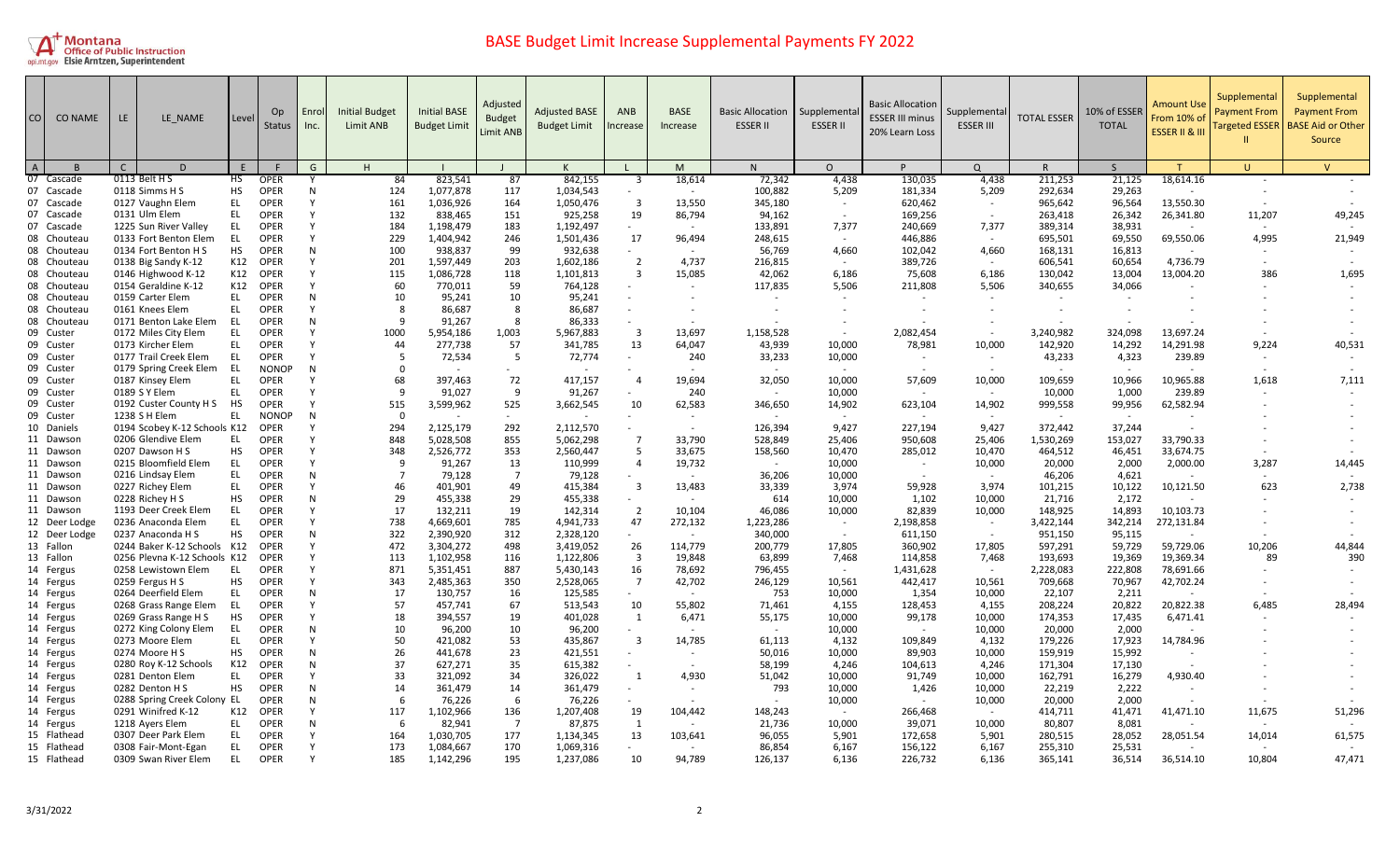

| CO I                       | <b>CO NAME</b> | LE. | LE NAME                                       | Level           | Op<br>Status               | Enrol<br>Inc. | <b>Initial Budget</b><br>Limit ANB | <b>Initial BASE</b><br><b>Budget Limit</b> | Adjusted<br><b>Budget</b><br>Limit ANB | <b>Adjusted BASE</b><br><b>Budget Limit</b> | <b>ANB</b><br>ncrease    | <b>BASE</b><br>Increase  | <b>Basic Allocation</b><br><b>ESSER II</b> | Supplementa<br><b>ESSER II</b> | <b>Basic Allocation</b><br><b>ESSER III minus</b><br>20% Learn Loss | Supplementa<br><b>ESSER III</b> | <b>TOTAL ESSER</b> | 10% of ESSEF<br><b>TOTAL</b> | Amount Use<br>From 10% of<br><b>ESSER II &amp; II</b> | Supplemental<br><b>Payment From</b><br><b>Targeted ESSER</b> | Supplemental<br><b>Payment From</b><br><b>BASE Aid or Other</b><br>Source |
|----------------------------|----------------|-----|-----------------------------------------------|-----------------|----------------------------|---------------|------------------------------------|--------------------------------------------|----------------------------------------|---------------------------------------------|--------------------------|--------------------------|--------------------------------------------|--------------------------------|---------------------------------------------------------------------|---------------------------------|--------------------|------------------------------|-------------------------------------------------------|--------------------------------------------------------------|---------------------------------------------------------------------------|
|                            |                | C   | D                                             |                 |                            | G             | н                                  |                                            |                                        | K                                           |                          | M                        | N                                          | $\circ$                        | P                                                                   | $\Omega$                        | $\mathsf{R}$       | <sub>S</sub>                 |                                                       | U.                                                           | $\mathsf{V}$                                                              |
| 15 Flathead                |                |     | 0310 Kalispell Elem                           | EL              | <b>OPER</b>                |               | 3142                               | 17,499,582                                 | 3,248                                  | 18,064,278                                  | 106                      | 564,696                  | 2,775,826                                  |                                | 4,989,550                                                           |                                 | 7,765,376          | 776,538                      | 564,695.98                                            |                                                              |                                                                           |
| 15 Flathead                |                |     | 0311 Flathead H S                             | <b>HS</b>       | OPER                       |               | 3034                               | 19,678,129                                 | 3,140                                  | 20,337,170                                  | 106                      | 659,041                  | 1,674,723                                  | 79,488                         | 3,010,318                                                           | 79,488                          | 4,844,017          | 484,402                      | 484,401.74                                            | 32,377                                                       | 142,262                                                                   |
| 15 Flathead                |                |     | 0312 Columbia Falls Elem EL                   |                 | <b>OPER</b>                |               | 1520                               | 8,888,537                                  | 1,609                                  | 9,362,617                                   | 89                       | 474,080                  | 1,774,662                                  | $\sim$                         | 3,189,957                                                           |                                 | 4,964,619          | 496,462                      | 474,079.55                                            |                                                              |                                                                           |
| 15 Flathead                |                |     | 0313 Columbia Falls H S                       | <b>HS</b>       | <b>OPER</b>                |               | 668                                | 4,621,794                                  | 698                                    | 4,805,543                                   | 30                       | 183.749                  | 506,847                                    |                                | 911.058                                                             |                                 | 1,417,905          | 141,790                      | 141.790.46                                            | 7.779                                                        | 34,179                                                                    |
| 15 Flathead                |                |     | 0316 Creston Elem                             | EL              | OPER                       |               | 112                                | 643,498                                    | 118                                    | 673,716                                     | 6                        | 30,218                   | 70,572                                     | 4,883                          | 126,853                                                             | 4,883                           | 207,191            | 20,719                       | 20,719.08                                             | 1,761                                                        | 7,738                                                                     |
| 15 Flathead                |                |     | 0317 Cayuse Prairie Elem EL                   |                 | <b>OPER</b>                |               | 273                                | 1,692,402                                  | 288                                    | 1,779,068                                   | 15                       | 86,666                   | 278,591                                    | $\sim$                         | 500,768                                                             |                                 | 779,359            | 77,936                       | 77,935.90                                             | 1,619                                                        | 7,111                                                                     |
| 15 Flathead                |                |     | 0320 Helena Flats Elem                        | EL              | <b>OPER</b>                |               | 242                                | 1,457,857                                  | 282                                    | 1,683,063                                   | 40                       | 225,206                  | 222,823                                    | $\sim$                         | 400,523                                                             |                                 | 623,346            | 62,335                       | 62,334.62                                             | 30,196                                                       | 132,676                                                                   |
| 15 Flathead                |                |     | 0323 Kila Elem                                | EL.             | <b>OPER</b>                |               | 198                                | 1,235,469                                  | 198                                    | 1,232,849                                   |                          |                          | 205,313                                    | $\sim$                         | 369,050                                                             |                                 | 574,363            | 57,436                       |                                                       | $\sim$                                                       |                                                                           |
| 15 Flathead                |                |     | 0324 Smith Valley Elem                        | - EL            | <b>OPER</b>                |               | 227                                | 1,427,913                                  | 227                                    | 1,423,978                                   |                          | $\sim$                   | 244,345                                    | $\sim$                         | 439,211                                                             | $\sim$                          | 683,556            | 68,356                       |                                                       |                                                              |                                                                           |
| 15 Flathead                |                |     | 0325 Pleasant Valley                          | EL.             | <b>OPER</b>                |               | $\overline{7}$                     | 81,400                                     | 11                                     | 101,133                                     | 4                        | 19,733                   |                                            | 10,000                         | $\sim$                                                              | 10,000                          | 20,000             | 2,000                        | 2,000.00                                              | 3,288                                                        | 14,445                                                                    |
| 15 Flathead                |                |     | 0327 Somers Elem                              | EL.             | <b>OPER</b>                |               | 593                                | 3,431,668                                  | 595                                    | 3,443,673                                   | $\overline{2}$           | 12,005                   | 470,587                                    | 17,987                         | 845,882                                                             | 17,987                          | 1,352,443          | 135,244                      | 12,004.76                                             |                                                              |                                                                           |
| 15 Flathead                |                |     | 0330 Bigfork Elem                             | EL.             | OPER                       |               | 604                                | 3,510,006                                  | 630                                    | 3,662,345                                   | 26                       | 152,339                  | 454,748                                    | 16,991                         | 817,410                                                             | 16,991                          | 1,306,140          | 130,614                      | 130,613.96                                            | 4,028                                                        | 17,697                                                                    |
| 15 Flathead                |                |     | 0331 Bigfork H S                              | <b>HS</b>       | <b>OPER</b>                |               | 330                                | 2,405,396                                  | 353                                    | 2,548,701                                   | 23                       | 143,305                  | 164,997                                    | 9,458                          | 296,582                                                             | 9,458                           | 480,495            | 48,050                       | 48,049.54                                             | 17,660                                                       | 77,596                                                                    |
| 15 Flathead                |                |     | 0334 Whitefish Elem                           | EL.             | <b>OPER</b>                |               | 1358                               | 7,992,722                                  | 1,367                                  | 8,057,163                                   | 9                        | 64,440                   | 653,014                                    | 39,293                         | 1,173,793                                                           | 39,293                          | 1,905,393          | 190,539                      | 64,440.43                                             |                                                              |                                                                           |
| 15 Flathead                |                |     | 0335 Whitefish H S                            | HS              | <b>OPER</b>                |               | 609                                | 4,199,878                                  | 599                                    | 4,139,383                                   |                          |                          | 212,389                                    | 18,463                         | 381,770                                                             | 18,463                          | 631,085            | 63,109                       |                                                       |                                                              |                                                                           |
| 15 Flathead                |                |     | 0339 Evergreen Elem                           | <b>EL</b>       | <b>OPER</b>                |               | 718                                | 4,472,802                                  | 730                                    | 4,541,396                                   | 12                       | 68,595                   | 1,760,805                                  | $\sim$                         | 3,165,050                                                           |                                 | 4,925,855          | 492,586                      | 68,594.68                                             |                                                              |                                                                           |
| 15 Flathead                |                |     | 0341 Marion Elem                              | EL.             | <b>OPER</b>                |               | 146                                | 980,421                                    | 164                                    | 1,072,827                                   | 18                       | 92,406                   | 256,488                                    | $\sim$                         | 461,038                                                             | $\overline{\phantom{a}}$        | 717,526            | 71,753                       | 71,752.56                                             | 3,829                                                        | 16,824                                                                    |
| 15 Flathead                |                |     | 0342 Olney-Bissell Elem                       | - EL            | <b>OPER</b>                |               | 83                                 | 599,510                                    | 104                                    | 704,180                                     | 21                       | 104,671                  | 114,898                                    |                                | 206,529                                                             | $\sim$                          | 321,427            | 32,143                       | 32,142.68                                             | 13,446                                                       | 59,082                                                                    |
| 15 Flathead                |                |     | 1184 West Valley Elem                         | EL              | <b>OPER</b>                |               | 748                                | 4,252,769                                  | 796                                    | 4,486,239                                   | 48                       | 233,470                  | 276,945                                    | 19,259                         | 497,808                                                             | 19,259                          | 813,271            | 81,327                       | 81,327.10                                             | 28,207                                                       | 123,936                                                                   |
| 15 Flathead                |                |     | 1223 West Glacier Elem                        | - EL            | <b>OPER</b>                |               | 68                                 | 408,559                                    | 64                                     | 388,143                                     | $\sim$                   |                          | $\sim$                                     | 10,000                         |                                                                     | 10,000                          | 20,000             | 2,000                        |                                                       |                                                              |                                                                           |
| 16 Gallatin                |                |     | 0347 Manhattan School                         | - EL            | <b>OPER</b>                |               | 505                                | 2,991,645                                  | 524                                    | 3,100,816                                   | 19                       | 109,171                  | 209,695                                    | 16,384                         | 376,928                                                             | 16,384                          | 619,391            | 61,939                       | 61,939.10                                             | 8,757                                                        | 38,475                                                                    |
| 16 Gallatin                |                |     | 0348 Manhattan High                           | HS              | <b>OPER</b>                |               | 268                                | 2,037,168                                  | 273                                    | 2,071,003                                   | 5                        | 33,835                   | 85,021                                     | 9,098                          | 152,826                                                             | 9,098                           | 256,043            | 25,604                       | 25,604.34                                             | 1,526                                                        | 6,704                                                                     |
| 16 Gallatin                |                |     | 0350 Bozeman Elem                             | EL              | OPER                       |               | 4895                               | 27,500,049                                 | 4,971                                  | 27,951,176                                  | 76                       | 451,127                  | 1,802,414                                  | 130,386                        | 3,239,843                                                           | 130,386                         | 5,303,029          | 530,303                      | 451,126.88                                            |                                                              |                                                                           |
| 16 Gallatin                |                |     | 0351 Bozeman H S                              | НS              | <b>OPER</b>                |               | 2460                               | 15,973,700                                 | 2,598                                  | 16,823,822                                  | 138                      | 850,122                  | 626,204                                    | 64,390                         | 1,125,603                                                           | 64,390                          | 1,880,587          | 188,059                      | 188,058.72                                            | 122,743                                                      | 539,320                                                                   |
| 16 Gallatin                |                |     | 0354 Willow Creek Elem                        | - EL            | <b>OPER</b>                |               | 48                                 | 405,261                                    | 50                                     | 416,318                                     | 2                        | 11,057                   | 82,062                                     | $\sim$                         | 147,506                                                             | $\sim$                          | 229,568            | 22,957                       | 11,056.89                                             |                                                              |                                                                           |
| 16 Gallatin                |                |     | 0355 Willow Creek H S                         | HS<br><b>EL</b> | <b>OPER</b>                |               | 10<br>19                           | 332,247                                    | 12<br>16                               | 344,956                                     | $\overline{2}$<br>$\sim$ | 12,709                   |                                            | 10,000                         |                                                                     | 10,000                          | 20,000             | 2,000                        | 2,000.00                                              | 1,985                                                        | 8,724                                                                     |
| 16 Gallatin                |                |     | 0357 Springhill Elem                          |                 | <b>OPER</b><br><b>OPER</b> |               | 18                                 | 144,404                                    |                                        | 129,128                                     | $\sim$                   |                          | $\overline{\phantom{a}}$                   | 10,000                         | $\sim$                                                              | 10,000                          | 20,000             | 2,000                        |                                                       |                                                              |                                                                           |
| 16 Gallatin<br>16 Gallatin |                |     | 0359 Cottonwood Elem<br>0360 Three Forks Elem | - EL<br>EL      | <b>OPER</b>                |               |                                    | 151,234                                    | 16                                     | 141,370<br>3.118.216                        |                          |                          |                                            | 10,000                         | 571.882                                                             | 10,000                          | 20,000             | 2,000                        |                                                       |                                                              |                                                                           |
| 16 Gallatin                |                |     | 0361 Three Forks H S                          | НS              | OPER                       |               | 541<br>235                         | 3,150,233<br>1,786,612                     | 535<br>264                             | 1,966,159                                   | 29                       | 179,547                  | 318,154<br>106,535                         | 14,946<br>6,609                | 191,496                                                             | 14,946<br>6,609                 | 919,928<br>311,249 | 91,993<br>31,125             | 31,124.90                                             | 27,517                                                       | 120,905                                                                   |
| 16 Gallatin                |                |     | 0362 Pass Creek Elem                          | EL              | <b>OPER</b>                |               | 13                                 | 111,196                                    | 14                                     | 116,129                                     | 1                        |                          | $\sim$                                     | 10,000                         | $\sim$                                                              | 10,000                          | 20,000             | 2,000                        |                                                       |                                                              |                                                                           |
| 16 Gallatin                |                |     | 0363 Monforton Elem                           | EL              | <b>OPER</b>                |               | 642                                | 3,615,776                                  | 695                                    | 3,898,515                                   | 53                       | 282,739                  | 96,762                                     | 16,461                         | 173,930                                                             | 16,461                          | 303,614            | 30,361                       | 30,361.36                                             | 46.789                                                       | 205,588                                                                   |
| 16 Gallatin                |                |     | 0364 Gallatin Gateway                         | EL.             | <b>OPER</b>                |               | 169                                | 1,072,847                                  | 169                                    | 1,069,753                                   |                          |                          | 68,155                                     | 6,371                          | 122,510                                                             | 6,371                           | 203,407            | 20,341                       |                                                       |                                                              |                                                                           |
| 16 Gallatin                |                |     | 0366 Anderson Elem                            | EL.             | <b>OPER</b>                |               | 219                                | 1,329,531                                  | 214                                    | 1,304,991                                   | $\sim$                   | $\sim$                   | 10,690                                     | 6,816                          | 19,215                                                              | 6,816                           | 43,537             | 4,354                        |                                                       |                                                              |                                                                           |
| 16 Gallatin                |                |     | 0367 LaMotte Elem                             | EL.             | <b>OPER</b>                |               | 72                                 | 534,495                                    | 69                                     | 519,717                                     |                          |                          | 28,960                                     | 4,082                          | 52,054                                                              | 4,082                           | 89,178             | 8,918                        |                                                       |                                                              |                                                                           |
| 16 Gallatin                |                |     | 0368 Belgrade Elem                            | EL.             | <b>OPER</b>                |               | 2487                               | 13,866,024                                 | 2,506                                  | 13,984,341                                  | 19                       | 118,317                  | 1,269,282                                  | 68,337                         | 2,281,536                                                           | 68,337                          | 3,687,492          | 368,749                      | 118,316.85                                            |                                                              |                                                                           |
| 16 Gallatin                |                |     | 0369 Belgrade H S                             | НS              | <b>OPER</b>                |               | 1017                               | 6,772,362                                  | 1,073                                  | 7,119,796                                   | 56                       | 347,434                  | 656,573                                    | 27,317                         | 1,180,193                                                           | 27,317                          | 1,891,400          | 189,140                      | 189,139.98                                            | 29,347                                                       | 128,947                                                                   |
| 16 Gallatin                |                |     | 0370 Malmborg Elem                            | EL              | <b>OPER</b>                |               | 14                                 | 119,665                                    | 12                                     | 109,080                                     | $\sim$                   | $\overline{\phantom{a}}$ | 12,116                                     | 10,000                         | 21,779                                                              | 10,000                          | 53,895             | 5,390                        |                                                       |                                                              |                                                                           |
| 16 Gallatin                |                |     | 0374 West Yellowstone K- K12                  |                 | <b>OPER</b>                |               | 306                                | 2,160,861                                  | 304                                    | 2,145,356                                   | $\sim$                   |                          | 172,210                                    | 8,471                          | 309,547                                                             | 8,471                           | 498,699            | 49,870                       |                                                       |                                                              |                                                                           |
| 16 Gallatin                |                |     | 0376 Amsterdam Elem                           | - EL            | OPER                       |               | 146                                | 811,742                                    | 163                                    | 895,454                                     | 17                       | 83,711                   | 96,198                                     | 5,863                          | 172,916                                                             | 5,863                           | 280,840            | 28,084                       | 28,084.00                                             | 10,313                                                       | 45,314                                                                    |
| 16 Gallatin                |                |     | 1239 Big Sky School K-12 K12                  |                 | <b>OPER</b>                |               | 431                                | 2,893,581                                  | 417                                    | 2,826,363                                   | $\sim$                   | $\sim$                   | 31,059                                     | 12,936                         | 55,830                                                              | 12,936                          | 112,761            | 11,276                       |                                                       |                                                              |                                                                           |
| 17 Garfield                |                |     | 0377 Jordan Elem                              | EL.             | <b>OPER</b>                |               | 100                                | 693,586                                    | 117                                    | 789,255                                     | 17                       | 95,668                   | 53,559                                     | 5,278                          | 96,272                                                              | 5,278                           | 160,387            | 16,039                       | 16,038.70                                             | 14,763                                                       | 64,867                                                                    |
| 17 Garfield                |                |     | 0378 Garfield County H S HS                   |                 | <b>OPER</b>                |               | 60                                 | 663,530                                    | 53                                     | 620,016                                     |                          |                          | 31,246                                     | 4,174                          | 56,165                                                              | 4,174                           | 95,759             | 9,576                        |                                                       |                                                              |                                                                           |
| 17 Garfielc                |                |     | 0385 Pine Grove Elem                          | EL              | <b>OPER</b>                |               | 8                                  | 84,023                                     | 8                                      | 83,783                                      |                          |                          | 28,767                                     | 10,000                         | 51,707                                                              | 10,000                          | 100,474            | 10,047                       |                                                       |                                                              |                                                                           |
| 17 Garfield                |                |     | 0386 Kester Elem                              | EL              | <b>OPER</b>                |               | -5                                 | 73,647                                     | $\overline{4}$                         | 68,242                                      | $\sim$                   | $\sim$                   | 56,606                                     | 10,000                         | 101,749                                                             | 10,000                          | 178,355            | 17,835                       |                                                       |                                                              |                                                                           |
| 17 Garfield                |                |     | 0387 Cohagen Elem                             | EL.             | <b>OPER</b>                |               | 16                                 | 127,678                                    | 18                                     | 137,782                                     | 2                        | 10,104                   | 56,785                                     | 10,000                         | 102,072                                                             | 10,000                          | 178,857            | 17,886                       | 10,104.05                                             |                                                              |                                                                           |
| 17 Garfield                |                |     | 0392 Sand Springs Elem                        | - EL            | <b>OPER</b>                |               | $\Delta$                           | 68,025                                     | -5                                     | 73,190                                      | $\mathbf{1}$             | 5,165                    | 40,100                                     | 10,000                         | 72,078                                                              | 10,000                          | 132,178            | 13,218                       | 5,164.77                                              |                                                              |                                                                           |
| 17 Garfield                |                |     | 0394 Ross Elem                                | EL              | <b>OPER</b>                |               |                                    | 61,701                                     | $\overline{3}$                         | 61,701                                      |                          |                          | $\overline{\phantom{a}}$                   | 10,000                         | $\overline{\phantom{a}}$                                            | 10,000                          | 20,000             | 2,000                        |                                                       |                                                              |                                                                           |
| 18 Glacier                 |                |     | 0400 Browning Elem                            | EL.             | <b>OPER</b>                |               | 1407                               | 8,668,772                                  | 1,357                                  | 8,386,906                                   |                          |                          | 4,186,437                                  | $\sim$                         | 7,525,126                                                           |                                 | 11,711,563         | 1,171,156                    |                                                       |                                                              |                                                                           |
| 18 Glacier                 |                |     | 0401 Browning H S                             | HS.             | <b>OPER</b>                |               | 605                                | 4,397,348                                  | 588                                    | 4,288,616                                   |                          |                          | 1,570,572                                  |                                | 2,823,106                                                           |                                 | 4,393,678          | 439,368                      |                                                       |                                                              |                                                                           |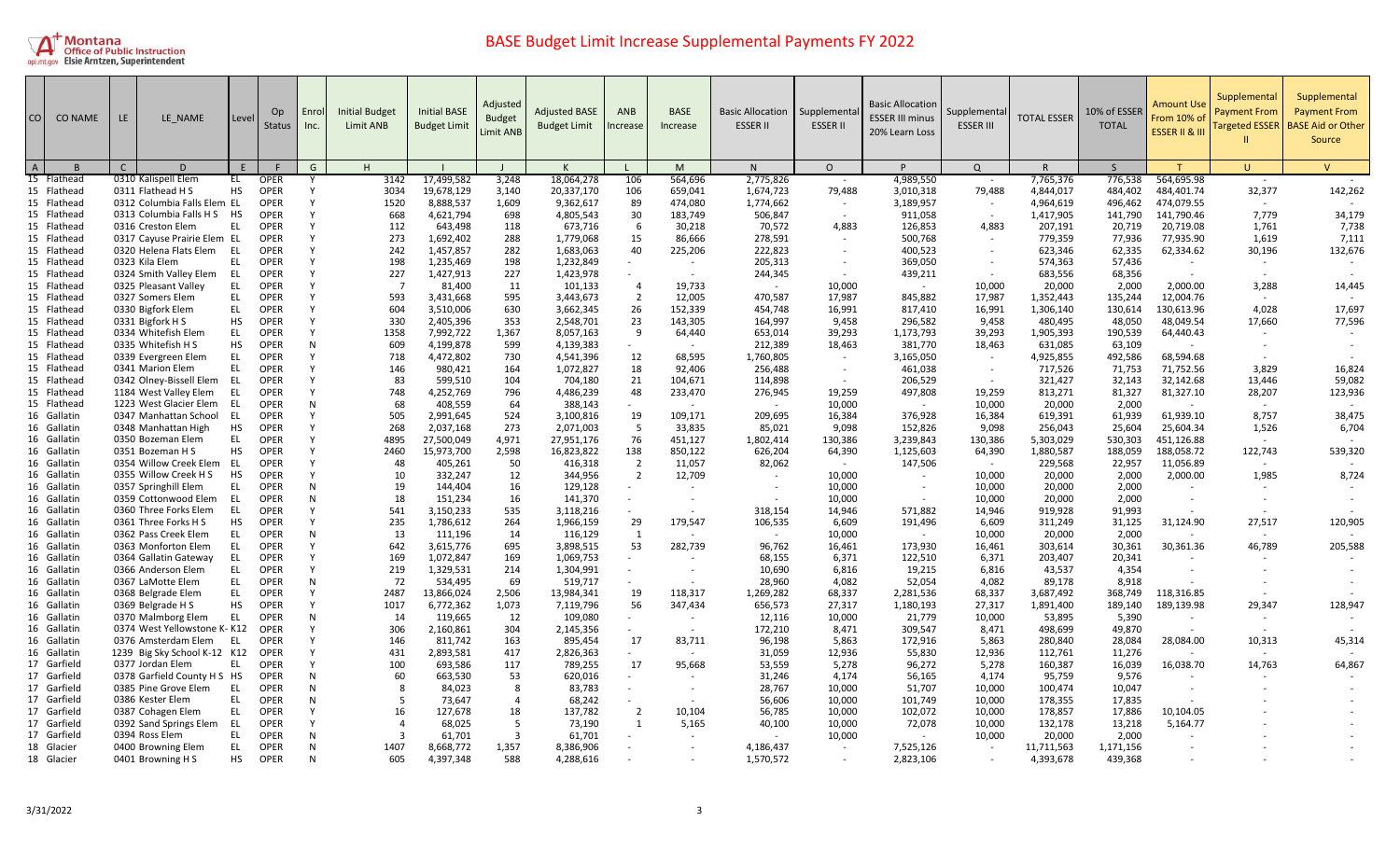

| CO             | <b>CO NAME</b>                     | LE. | LE NAME                                       | Level     | O <sub>p</sub><br>Status   | Enrol<br>Inc. | <b>Initial Budget</b><br><b>Limit ANB</b> | <b>Initial BASE</b><br><b>Budget Limit</b> | Adjusted<br><b>Budget</b><br>Limit ANB | <b>Adjusted BASE</b><br><b>Budget Limit</b> | <b>ANB</b><br>ncrease | <b>BASE</b><br>Increase  | <b>Basic Allocation</b><br><b>ESSER II</b> | Supplementa<br><b>ESSER II</b> | <b>Basic Allocation</b><br><b>ESSER III minus</b><br>20% Learn Loss | Supplementa<br><b>ESSER III</b> | <b>TOTAL ESSER</b> | 10% of ESSER<br><b>TOTAL</b> | Amount Us<br>From 10% o<br><b>ESSER II &amp; II</b> | Supplemental<br>Payment From<br><b>Targeted ESSER</b> | Supplemental<br><b>Payment From</b><br><b>BASE Aid or Other</b><br>Source |
|----------------|------------------------------------|-----|-----------------------------------------------|-----------|----------------------------|---------------|-------------------------------------------|--------------------------------------------|----------------------------------------|---------------------------------------------|-----------------------|--------------------------|--------------------------------------------|--------------------------------|---------------------------------------------------------------------|---------------------------------|--------------------|------------------------------|-----------------------------------------------------|-------------------------------------------------------|---------------------------------------------------------------------------|
| $\overline{A}$ |                                    | C   | D                                             |           |                            | G             | H                                         |                                            |                                        |                                             |                       | M                        | N                                          | $\circ$                        |                                                                     | $\Omega$                        |                    | <sub>S</sub>                 |                                                     | U.                                                    | $\mathsf{V}$                                                              |
|                | 18 Glacier                         |     | 0402 Cut Bank Elem                            | EL        | <b>OPER</b>                |               | 582                                       | 3,528,772                                  | 582                                    | 3,530,100                                   |                       | 1,328                    | 847,484                                    | $\sim$                         | 1,523,353                                                           |                                 | 2,370,837          | 237,084                      | 1,327.52                                            |                                                       |                                                                           |
|                | 18 Glacier                         |     | 0403 Cut Bank H S                             | <b>HS</b> | <b>OPER</b>                |               | 235                                       | 1,829,267                                  | 250                                    | 1,921,395                                   | 15                    | 92,129                   | 225,028                                    | $\sim$                         | 404,490                                                             | $\sim$                          | 629,518            | 62,952                       | 62,951.84                                           | 5,409                                                 | 23,768                                                                    |
|                | 18 Glacier                         |     | 0404 East Glacier Park                        | EL        | <b>OPER</b>                |               | 58                                        | 364,742                                    | 61                                     | 379,675                                     | $\overline{3}$        | 14,932                   | 121,377                                    | 10,000                         | 218,177                                                             | 10,000                          | 359,554            | 35,955                       | 14,932.29                                           |                                                       |                                                                           |
|                | 18 Glacier                         |     | 1222 Mountain View                            | EL        | <b>OPER</b>                | N             | 15                                        | 122,221                                    | 15                                     | 121,981                                     |                       |                          | 44,715                                     | 10,000                         | 80,377                                                              | 10,000                          | 145,092            | 14,509                       |                                                     |                                                       |                                                                           |
|                | 19 Golden Valley 0407 Ryegate K-12 |     |                                               | K12       | <b>OPER</b>                |               | 58                                        | 749,439                                    | 59                                     | 755,672                                     | 1                     | 6,233                    | 109,291                                    | 5,039                          | 196,451                                                             | 5,039                           | 315,820            | 31,582                       | 6,233.12                                            |                                                       |                                                                           |
|                |                                    |     | 19 Golden Valley 0411 Lavina K-12 Schools K12 |           | <b>OPER</b>                |               | 73                                        | 849,472                                    | 78                                     | 878,013                                     | -5                    | 28,541                   | 81,515                                     | 5,976                          | 146,524                                                             | 5,976                           | 239,991            | 23,999                       | 23,999.10                                           | 842                                                   | 3,700                                                                     |
|                | 20 Granite                         |     | 0416 Philipsburg K-12                         | K12       | <b>OPER</b>                |               | 179                                       | 1,474,299                                  | 186                                    | 1,515,594                                   | $\overline{7}$        | 41,295                   | 178,413                                    | $\sim$                         | 320,698                                                             | $\sim$                          | 499,111            | 49,911                       | 41,294.50                                           |                                                       |                                                                           |
|                | 20 Granite                         |     | 0418 Hall Elem                                | EL        | OPER                       | N             | 22                                        | 160,240                                    | 21                                     | 155,309                                     |                       |                          | 34,666                                     | 10,000                         | 62,313                                                              | 10,000                          | 116,979            | 11,698                       |                                                     |                                                       |                                                                           |
|                | 20 Granite                         |     | 0419 Drummond Elem                            | EL        | <b>OPER</b>                | N             | 117                                       | 807,063                                    | 110                                    | 773,917                                     | $\sim$                | $\sim$                   | 123,488                                    | 5,610                          | 221,969                                                             | 5,610                           | 356,677            | 35,668                       |                                                     |                                                       |                                                                           |
|                | 20 Granite                         |     | 0420 Drummond H S                             | HS        | <b>OPER</b>                | N             | 64                                        | 705,300                                    | 65                                     | 712,233                                     | 1                     |                          | 78,518                                     | 4,145                          | 141,137                                                             | 4,145                           | 227,945            | 22,794                       |                                                     |                                                       |                                                                           |
|                | 21 Hill                            |     | 0424 Davey Elem                               | EL        | <b>OPER</b>                |               | 14                                        | 119,430                                    | 16                                     | 129,534                                     | $\overline{2}$        | 10,105                   | $\sim$                                     | 10,000                         |                                                                     | 10,000                          | 20,000             | 2,000                        | 2,000.00                                            | 1,503                                                 | 6,602                                                                     |
|                | 21 Hill                            |     | 0425 Box Elder Elem                           | EL        | <b>OPER</b>                |               | 316                                       | 1,969,709                                  | 304                                    | 1,916,197                                   |                       |                          | 828,414                                    | $\sim$                         | 1,489,074                                                           |                                 | 2,317,488          | 231,749                      |                                                     |                                                       |                                                                           |
|                | 21 Hill                            |     | 0426 Box Elder H S                            | <b>HS</b> | <b>OPER</b>                |               | 106                                       | 1,004,964                                  | 117                                    | 1,073,101                                   | 11                    | 68,138                   | 290,114                                    | $\sim$                         | 521,481                                                             | $\sim$                          | 811,595            | 81,159                       | 68,137.52                                           |                                                       |                                                                           |
|                | 21 Hill                            |     | 0427 Havre Elem                               | EL        | <b>OPER</b>                |               | 1253                                      | 7,143,593                                  | 1,267                                  | 7,231,528                                   | 14                    | 87,935                   | 1,798,298                                  |                                | 3,232,443                                                           |                                 | 5,030,741          | 503,074                      | 87,935.30                                           |                                                       |                                                                           |
|                | 21 Hill                            |     | 0428 Havre H S                                | <b>HS</b> | <b>OPER</b>                | N             | 537                                       | 3,790,022                                  | 538                                    | 3,796,098                                   | 1                     |                          | 401,088                                    | 15,407                         | 720,958                                                             | 15,407                          | 1,152,860          | 115,286                      |                                                     |                                                       |                                                                           |
|                | 21 Hill                            |     | 0445 Cottonwood Elem                          | -EL       | <b>OPER</b>                |               | -28                                       | 189,920                                    | 29                                     | 194,851                                     | 1                     | 4.930                    | 27,413                                     | 10,000                         | 49,274                                                              | 10,000                          | 96,687             | 9,669                        | 4,930.24                                            |                                                       |                                                                           |
|                | 21 Hill                            |     | 1207 Rocky Boy Elem                           | EL        | <b>OPER</b>                |               | 451                                       | 2,718,211                                  | 455                                    | 2,743,377                                   | $\overline{4}$        | 25,166                   | 1,350,816                                  | $\sim$                         | 2,428,096                                                           |                                 | 3,778,912          | 377,891                      | 25,166.27                                           |                                                       |                                                                           |
|                | 21 Hill                            |     | 1217 Gildford Colony                          | EL        | <b>OPER</b>                | N             | 16                                        | 132,892                                    | 16                                     | 132,892                                     |                       |                          | 95,581                                     | 10,000                         | 171,808                                                             | 10,000                          | 287,389            | 28,739                       |                                                     |                                                       |                                                                           |
|                | 21 Hill                            |     | 1229 Rocky Boy H S                            | HS        | <b>OPER</b>                | N             | 143<br>133                                | 1,240,220                                  | 144                                    | 1,246,401                                   | -1<br>$\sim$          |                          | 416,879                                    | $\sim$<br>$\sim$               | 749,339                                                             | $\sim$<br>$\sim$                | 1,166,218          | 116,622                      |                                                     |                                                       |                                                                           |
|                | 21 Hill                            |     | 1233 North Star Elem                          | EL        | <b>OPER</b><br><b>OPER</b> | N             | 53                                        | 873,101<br>612,598                         | 133                                    | 873,930                                     |                       | 829                      | 135,001                                    |                                | 242,664                                                             |                                 | 377,665            | 37,767                       | 829.10                                              |                                                       |                                                                           |
|                | 21 Hill<br>22 Jefferson            |     | 1234 North Star HS<br>0452 Clancy Elem        | HS<br>EL  | <b>OPER</b>                |               | 372                                       | 2,182,303                                  | 53<br>383                              | 612,358<br>2,234,781                        |                       | 52,478                   | 57,435<br>125,204                          | 10,000<br>9,928                | 103,240<br>225,055                                                  | 10,000<br>9,928                 | 180,675<br>370,115 | 18,068<br>37,012             | 37,011.52                                           | 2,867                                                 | 12,599                                                                    |
|                | 22 Jefferson                       |     | 0453 Whitehall Elem                           | EL        | <b>OPER</b>                |               | 329                                       | 1,987,920                                  | 328                                    | 1,992,194                                   | 11                    | 4,274                    | 452,245                                    | $\sim$                         | 812,910                                                             | $\sim$                          | 1,265,155          | 126,516                      | 4,273.85                                            |                                                       |                                                                           |
|                | 22 Jefferson                       |     | 0454 Whitehall H S                            | <b>HS</b> | <b>OPER</b>                | N             | 144                                       | 1,202,092                                  | 136                                    | 1,151,909                                   |                       |                          | 108,281                                    | 5.360                          | 194,635                                                             | 5,360                           |                    | 31,364                       |                                                     |                                                       |                                                                           |
|                | 22 Jefferson                       |     | 0455 Basin Elem                               | EL        | <b>OPER</b>                | N             | 23                                        | 163,437                                    | 23                                     | 163,437                                     |                       |                          | 65,572                                     | 10,000                         | 117,866                                                             | 10,000                          | 313,636<br>203,438 | 20,344                       |                                                     |                                                       |                                                                           |
|                | 22 Jefferson                       |     | 0456 Boulder Elem                             | EL        | <b>OPER</b>                | <b>V</b>      | 179                                       | 1,185,618                                  | 195                                    | 1,262,132                                   | 16                    | 76,515                   | 231,742                                    | $\sim$                         | 416,557                                                             | $\sim$                          | 648,299            | 64,830                       | 64,829.88                                           | 2,166                                                 | 9,519                                                                     |
|                | 22 Jefferson                       |     | 0457 Jefferson H S                            | HS        | <b>OPER</b>                | N             | 291                                       | 2,174,489                                  | 299                                    | 2,223,456                                   | 8                     | $\sim$                   | 144,547                                    | 9,311                          | 259,824                                                             | 9,311                           | 422,993            | 42,299                       |                                                     |                                                       |                                                                           |
|                | 22 Jefferson                       |     | 0458 Cardwell Elem                            | EL        | <b>OPER</b>                |               | 36                                        | 239,926                                    | 37                                     | 245,335                                     | $\mathbf{1}$          | 5,409                    | 78,592                                     | 10,000                         | 141,269                                                             | 10,000                          | 239,861            | 23,986                       | 5,408.74                                            |                                                       |                                                                           |
|                | 22 Jefferson                       |     | 0460 Montana City Elem                        | EL        | <b>OPER</b>                | N             | 503                                       | 2,908,819                                  | 500                                    | 2,890,366                                   |                       |                          | 55,636                                     | 14,462                         | 100,005                                                             | 14,462                          | 184,565            | 18,456                       |                                                     |                                                       |                                                                           |
|                | 23 Judith Basin                    |     | 0464 Stanford K-12                            | K12       | <b>OPER</b>                | N             | 123                                       | 1,125,663                                  | 118                                    | 1,095,205                                   |                       |                          | 98,128                                     | 6,478                          | 176,386                                                             | 6,478                           | 287,470            | 28,747                       |                                                     |                                                       |                                                                           |
|                | 23 Judith Basin                    |     | 0469 Hobson K-12                              | K12       | <b>OPER</b>                |               | 128                                       | 1,166,861                                  | 127                                    | 1,152,327                                   |                       |                          | 79,805                                     | 6,461                          | 143,450                                                             | 6,461                           | 236,177            | 23,618                       |                                                     |                                                       |                                                                           |
|                | 23 Judith Basin                    |     | 0473 Geyser K-12 Schools K12                  |           | <b>OPER</b>                |               | 44                                        | 687,668                                    | 43                                     | 681,188                                     |                       |                          | 85,765                                     | 5,695                          | 154,163                                                             | 5,695                           | 251,318            | 25,132                       |                                                     |                                                       |                                                                           |
|                | 24 Lake                            |     | 0474 Arlee Elem                               | EL.       | <b>OPER</b>                | N             | 318                                       | 2,108,891                                  | 311                                    | 2,066,494                                   |                       |                          | 782,255                                    | $\sim$                         | 1,406,104                                                           |                                 | 2,188,359          | 218,836                      |                                                     |                                                       |                                                                           |
|                | 24 Lake                            |     | 0475 Arlee H S                                | HS        | <b>OPER</b>                |               | 121                                       | 1,125,618                                  | 143                                    | 1,261,713                                   | 22                    | 136,095                  | 239,209                                    | $\sim$                         | 429,978                                                             | $\sim$                          | 669,187            | 66,919                       | 66,918.74                                           | 12,825                                                | 56,351                                                                    |
|                | 24 Lake                            |     | 0477 Polson Elem                              | EL        | OPER                       |               | 1201                                      | 7,105,834                                  | 1,212                                  | 7,172,735                                   | 11                    | 66,902                   | 1,629,631                                  | $\sim$                         | 2,929,264                                                           |                                 | 4,558,895          | 455,890                      | 66,901.72                                           |                                                       |                                                                           |
|                | 24 Lake                            |     | 0478 Polson H S                               | HS        | <b>OPER</b>                |               | 526                                       | 3,757,526                                  | 531                                    | 3,787,924                                   | -5                    | 30,398                   | 363,270                                    | 15,229                         | 652,978                                                             | 15,229                          | 1,046,706          | 104,671                      | 30,398.35                                           |                                                       |                                                                           |
|                | 24 Lake                            |     | 0481 St Ignatius K-12                         | K12       | <b>OPER</b>                |               | 507                                       | 3,537,309                                  | 510                                    | 3,557,708                                   | $\overline{3}$        | 20,399                   | 1,141,510                                  | $\sim$                         | 2,051,868                                                           | $\sim$                          | 3,193,378          | 319,338                      | 20,398.81                                           |                                                       |                                                                           |
|                | 24 Lake                            |     | 0483 Valley View Elem                         | EL        | <b>OPER</b>                | N             | -34                                       | 226,406                                    | 34                                     | 226,406                                     |                       | $\overline{\phantom{a}}$ | 70,739                                     | 10,000                         | 127,153                                                             | 10,000                          | 217,892            | 21,789                       |                                                     |                                                       |                                                                           |
|                | 24 Lake                            |     | 0486 Swan Lake-Salmon                         | EL        | <b>OPER</b>                | N             | $\Delta$                                  | 73,781                                     | $\overline{3}$                         | 68,629                                      |                       |                          | 30,033                                     | 10,000                         | 53,984                                                              | 10,000                          | 104,017            | 10,402                       |                                                     |                                                       |                                                                           |
|                | 24 Lake                            |     | 1199 Ronan Elem                               | EL        | <b>OPER</b>                |               | 1128                                      | 6,769,365                                  | 1,133                                  | 6,778,886                                   | -5                    | 9,520                    | 2,520,777                                  |                                | 4,531,101                                                           |                                 | 7,051,878          | 705,188                      | 9,520.47                                            |                                                       |                                                                           |
|                | 24 Lake                            |     | 1200 Ronan H S                                | <b>HS</b> | OPER                       |               | 377                                       | 2,773,148                                  | 385                                    | 2,822,257                                   | 8                     | 49,109                   | 753,759                                    |                                | 1,354,882                                                           |                                 | 2,108,641          | 210,864                      | 49,109.36                                           |                                                       |                                                                           |
|                | 24 Lake                            |     | 1205 Charlo Elem                              | EL        | <b>OPER</b>                | N             | 174                                       | 1,108,712                                  | 173                                    | 1,104,389                                   |                       |                          | 244,549                                    |                                | 439.577                                                             |                                 | 684,126            | 68,413                       |                                                     |                                                       |                                                                           |
|                | 24 Lake                            |     | 1206 Charlo H S                               | HS        | <b>OPER</b>                | N             | 89                                        | 852,834                                    | 88                                     | 846,390                                     |                       |                          | 90,588                                     |                                | 162,833                                                             |                                 | 253,421            | 25,342                       |                                                     |                                                       |                                                                           |
|                | 24 Lake                            |     | 1211 Upper West Shore                         | -EL       | <b>OPER</b>                | N             | 75                                        | 443,312                                    | 74                                     | 438,045                                     |                       |                          | 156,461                                    |                                | 281,238                                                             |                                 | 437,699            | 43,770                       |                                                     |                                                       |                                                                           |
|                | 25 Lewis & Clark                   |     | 0487 Helena Elem                              | EL        | <b>OPER</b>                |               | 5415                                      | 30,878,312                                 | 5,449                                  | 31,086,598                                  | 34                    | 208,285                  | 3,441,398                                  | 152,397                        | 6,185,918                                                           | 152,397                         | 9,932,110          | 993,211                      | 208,285.38                                          |                                                       |                                                                           |
|                | 25 Lewis & Clark 0488 Helena H S   |     |                                               | HS        | <b>OPER</b>                | N             | 2774                                      | 18,037,822                                 | 2,736                                  | 17,788,427                                  |                       |                          | 1,599,079                                  | 76,290                         | 2,874,346                                                           | 76,290                          | 4,626,005          | 462,600                      |                                                     |                                                       |                                                                           |
|                | 25 Lewis & Clark 0491 Trinity Elem |     |                                               | EL        | OPER                       |               | 28                                        | 200,538                                    | 36                                     | 239,976                                     | 8                     | 39,437                   | 116,594                                    | 10,000                         | 209,578                                                             | 10,000                          | 346,172            | 34,617                       | 34,617.24                                           | 894                                                   | 3,926                                                                     |
|                |                                    |     | 25 Lewis & Clark 0495 Wolf Creek Elem         | EL        | <b>OPER</b>                |               | 14                                        | 117,307                                    | 16                                     | 127,891                                     | $\overline{2}$        | 10,584                   | 55,155                                     | 10,000                         | 99,142                                                              | 10,000                          | 174,297            | 17,430                       | 10,584.47                                           |                                                       |                                                                           |
|                |                                    |     | 25 Lewis & Clark 0498 Auchard Creek Elem EL   |           | <b>OPER</b>                |               | 13                                        | 112,842                                    | 14                                     | 117,774                                     | -1                    | 4,933                    | 47,503                                     | 10,000                         | 85,386                                                              | 10,000                          | 152,889            | 15,289                       | 4,932.64                                            |                                                       |                                                                           |
|                | 25 Lewis & Clark 0502 Augusta Elem |     |                                               | EL        | <b>OPER</b>                |               | 71                                        | 531,038                                    | 89                                     | 628,489                                     | 18                    | 97.450                   | 90,651                                     | 4.596                          | 162,946                                                             | 4,596                           | 262,789            | 26,279                       | 26,278.94                                           | 13,195                                                | 57,976                                                                    |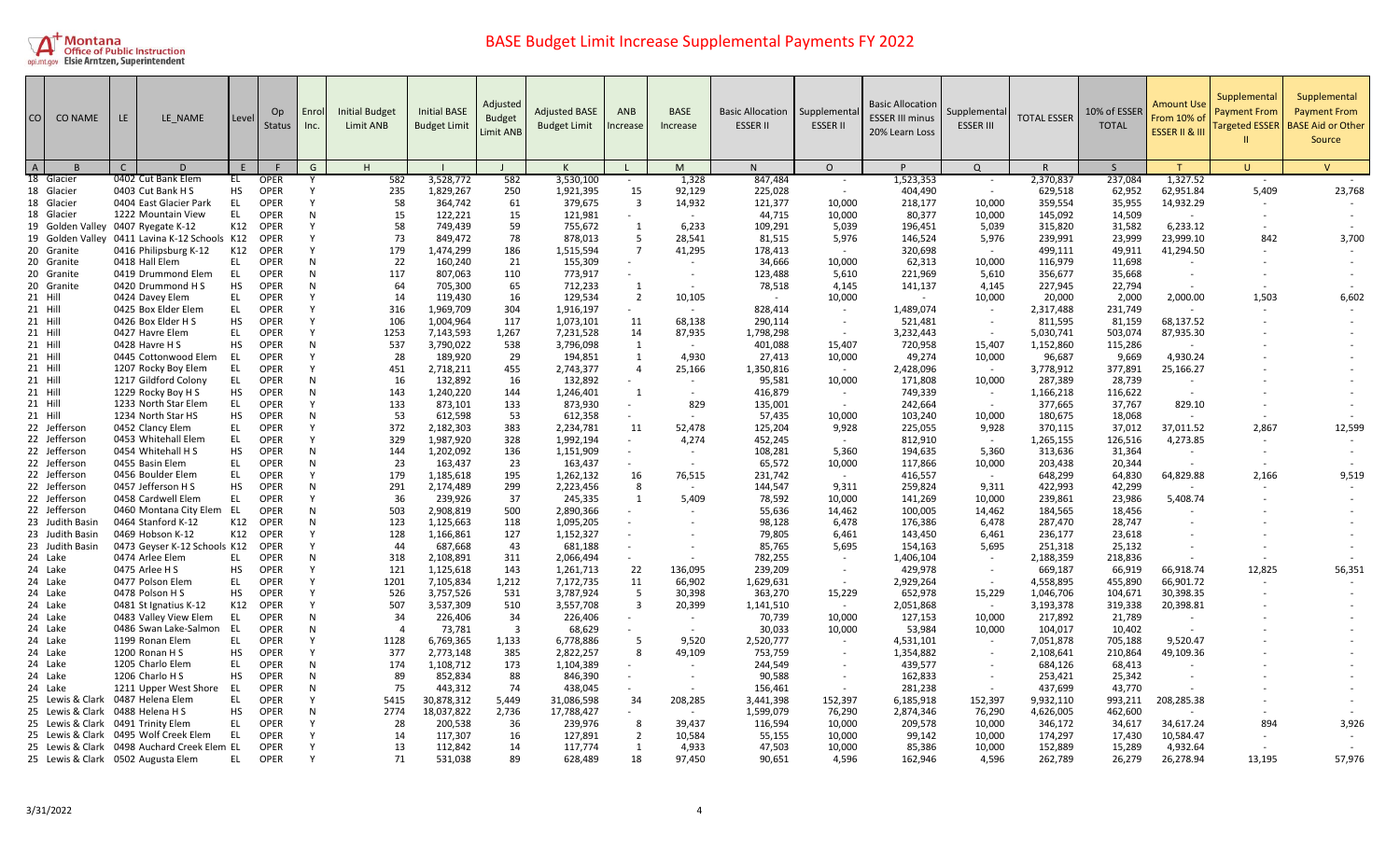

| CO             | <b>CO NAME</b>                     | LE | LE NAME                                         | Level     | Op.<br>Status       | Enrol<br>Inc. | <b>Initial Budget</b><br>Limit ANB | <b>Initial BASE</b><br><b>Budget Limit</b> | Adjusted<br><b>Budget</b><br><b>Limit ANB</b> | <b>Adjusted BASE</b><br><b>Budget Limit</b> | ANB<br>ncrease       | <b>BASE</b><br>Increase | <b>Basic Allocation</b><br><b>ESSER II</b> | Supplementa<br><b>ESSER II</b> | <b>Basic Allocation</b><br><b>ESSER III minus</b><br>20% Learn Loss | Supplementa<br><b>ESSER III</b> | <b>TOTAL ESSER</b> | 10% of ESSER<br><b>TOTAL</b> | Amount Use<br>From 10% of<br>ESSER II & III | Supplemental<br><b>Payment From</b><br><b>Targeted ESSER</b> | Supplemental<br><b>Payment From</b><br><b>BASE Aid or Other</b><br>Source |
|----------------|------------------------------------|----|-------------------------------------------------|-----------|---------------------|---------------|------------------------------------|--------------------------------------------|-----------------------------------------------|---------------------------------------------|----------------------|-------------------------|--------------------------------------------|--------------------------------|---------------------------------------------------------------------|---------------------------------|--------------------|------------------------------|---------------------------------------------|--------------------------------------------------------------|---------------------------------------------------------------------------|
| $\overline{A}$ |                                    | C  | $\Gamma$                                        | F         |                     | G             | H.                                 |                                            |                                               |                                             | $\perp$              | M                       | N.                                         | $\Omega$                       |                                                                     | $\Omega$                        | R                  | $\mathsf{S}$                 |                                             | $\mathbf{U}$                                                 | $\mathsf{V}$                                                              |
|                | 25 Lewis & Clark 0503 Augusta H S  |    |                                                 | HS        | <b>OPER</b>         | N             | 26                                 | 450,707                                    | 26                                            | 450,227                                     |                      |                         | 45,829                                     | 3,680                          | 82,378                                                              | 3,680                           | 135,567            | 13,557                       |                                             | $\sim$                                                       |                                                                           |
|                | 25 Lewis & Clark 1221 Lincoln K-12 |    |                                                 | K12       | <b>OPER</b>         | Y             | 144                                | 1,276,857                                  | 149                                           | 1,307,602                                   | -5                   | 30,745                  | 270,078                                    |                                | 485,466                                                             | $\sim$                          | 755,544            | 75,554                       | 30,745.16                                   | $\sim$                                                       |                                                                           |
|                |                                    |    | 25 Lewis & Clark 1240 East Helena K-12          | K12       | <b>OPER</b>         | Υ             | 1720                               | 10,188,571                                 | 1,806                                         | 10,665,765                                  | 86                   | 477,194                 | 1,249,509                                  |                                | 2,245,994                                                           |                                 | 3,495,503          | 349,550                      | 349,550.34                                  | 23,664                                                       | 103,980                                                                   |
|                | 26 Liberty                         |    | 1224 Liberty Elem                               | EL.       | OPER                | Y             | 70                                 | 495,942                                    | 71                                            | 501,352                                     | 1                    | 5,410                   | 204,496                                    | 10,000                         | 367,582                                                             | 10,000                          | 592,078            | 59,208                       | 5,409.70                                    | $\sim$                                                       |                                                                           |
|                | 26 Liberty                         |    | 1236 Chester-Joplin-                            | EL.       | <b>OPER</b>         | ٧             | 177                                | 1,196,886                                  | 198                                           | 1,307,954                                   | 21                   | 111,068                 | 168,237                                    |                                | 302,406                                                             | $\sim$                          | 470,643            | 47,064                       | 47,064.26                                   | 11,866                                                       | 52,138                                                                    |
|                | 26 Liberty                         |    | 1237 Chester-Joplin-                            | <b>HS</b> | <b>OPER</b>         | Y             | 54                                 | 619,264                                    | 63                                            | 675,444                                     | 9                    | 56,180                  | 44,406                                     | 3,485                          | 79,820                                                              | 3,485                           | 131,196            | 13,120                       | 13,119.60                                   | 7,983                                                        | 35,077                                                                    |
|                | 27 Lincoln                         |    | 0519 Troy Elem                                  | EL        | OPER                | Y             | 262                                | 1,608,544                                  | 284                                           | 1,716,405                                   | 22                   | 107,862                 | 516,759                                    |                                | 928,877                                                             |                                 | 1,445,636          | 144,564                      | 107,861.60                                  |                                                              |                                                                           |
|                | 27 Lincoln                         |    | 0520 Troy H S                                   | <b>HS</b> | <b>OPER</b>         | N             | 138                                | 1,173,845                                  | 135                                           | 1,154,332                                   |                      |                         | 283,651                                    |                                | 509,863                                                             |                                 | 793,514            | 79,351                       |                                             |                                                              |                                                                           |
|                | 27 Lincoln                         |    | 0522 Libby K-12 Schools                         | K12       | <b>OPER</b>         | Υ             | 1221                               | 7,469,193                                  | 1,219                                         | 7,457,784                                   | $\sim$               | $\sim$                  | 1,674,600                                  |                                | 3,010,097                                                           |                                 | 4,684,697          | 468,470                      |                                             |                                                              |                                                                           |
|                | 27 Lincoln                         |    | 0527 Eureka Elem                                | EL.       | OPER<br>OPER        | v             | 484                                | 2,866,674                                  | 495                                           | 2,929,214                                   | 11<br>$\overline{7}$ | 62,540                  | 643,470                                    |                                | 1,156,639                                                           |                                 | 1,800,109          | 180,011                      | 62,539.77                                   |                                                              |                                                                           |
|                | 27 Lincoln<br>27 Lincoln           |    | 0528 Lincoln County H S HS<br>0529 Fortine Elem | EL        | <b>OPER</b>         | Y             | 293<br>82                          | 2,182,301<br>576,411                       | 300<br>87                                     | 2,225,508<br>604,256                        | -5                   | 43,207<br>27,846        | 318,927<br>122,848                         |                                | 573,272<br>220,819                                                  |                                 | 892,199<br>343,667 | 89,220<br>34,367             | 43,207.29<br>27,845.68                      |                                                              |                                                                           |
|                | 27 Lincoln                         |    | 0530 McCormick Elem                             | EL        | <b>OPER</b>         | N             | 20                                 | 150,774                                    | 20                                            | 150,774                                     |                      | $\sim$                  | 128,584                                    | 10,000                         | 231,130                                                             | 10,000                          | 379,714            | 37,971                       | ٠                                           |                                                              |                                                                           |
|                | 27 Lincoln                         |    | 0533 Yaak Elem                                  | EL.       | <b>OPER</b>         | N             | $\overline{7}$                     | 83,494                                     | $\overline{7}$                                | 83,494                                      |                      |                         | 62,472                                     | 10,000                         | 112,294                                                             | 10,000                          | 194,766            | 19,477                       |                                             |                                                              |                                                                           |
|                | 27 Lincoln                         |    | 0534 Trego Elem                                 | EL.       | <b>OPER</b>         | Y             | 25                                 | 190,972                                    | 33                                            | 230,414                                     | 8                    | 39,441                  | 45,019                                     | 10,000                         | 80,922                                                              | 10,000                          | 145,941            | 14,594                       | 14,594.06                                   | 4,607                                                        | 20,240                                                                    |
|                | 28 Madison                         |    | 0536 Alder Elem                                 | EL        | <b>OPER</b>         | N             | 26                                 | 184,714                                    | 21                                            | 158,140                                     |                      |                         | 58,382                                     | 10,000                         | 104,942                                                             | 10,000                          | 183,324            | 18,332                       |                                             |                                                              |                                                                           |
|                | 28 Madison                         |    | 0537 Sheridan Elem                              | EL.       | OPER                | Y             | 128                                | 856,977                                    | 155                                           | 988.670                                     | 27                   | 131.693                 | 100.935                                    | 5,766                          | 181,430                                                             | 5.766                           | 293,897            | 29,390                       | 29.389.66                                   | 18,967                                                       | 83,337                                                                    |
|                | 28 Madison                         |    | 0538 Sheridan H S                               | <b>HS</b> | <b>OPER</b>         | ٧             | 69                                 | 729,680                                    | 72                                            | 748,468                                     | $\overline{3}$       | 18,789                  | 53,753                                     | 4,532                          | 96,620                                                              | 4,532                           | 159,437            | 15,944                       | 15,943.70                                   | 527                                                          | 2,318                                                                     |
|                | 28 Madison                         |    | 0540 Twin Bridges K-12                          | K12       | OPER                |               | 212                                | 1,682,781                                  | 229                                           | 1,763,073                                   | 17                   | 80,292                  | 158,864                                    | 9,113                          | 285,557                                                             | 9,113                           | 462,647            | 46,265                       | 46,264.68                                   | 6,309                                                        | 27,719                                                                    |
|                | 28 Madison                         |    | 0543 Harrison K-12                              | K12       | <b>OPER</b>         | ٧             | 100                                | 1,010,021                                  | 101                                           | 1,001,697                                   | 1                    | $\sim$                  | 77,175                                     | 5,484                          | 138,722                                                             | 5,484                           | 226,865            | 22,687                       |                                             |                                                              |                                                                           |
|                | 28 Madison                         |    | 0546 Ennis K-12 Schools K12                     |           | <b>OPER</b>         |               | 403                                | 2,782,047                                  | 427                                           | 2,896,488                                   | 24                   | 114,441                 | 173,816                                    | 14,037                         | 312,435                                                             | 14,037                          | 514,325            | 51,433                       | 51,432.52                                   | 11,681                                                       | 51,328                                                                    |
|                | 29 McCone                          |    | 0547 Circle Elem                                | EL.       | OPER                |               | 138                                | 914,144                                    | 148                                           | 967,241                                     | 10                   | 53,097                  | 104,198                                    | 6,001                          | 187,296                                                             | 6,001                           | 303,496            | 30,350                       | 30,349.60                                   | 4,217                                                        | 18,531                                                                    |
|                | 29 McCone                          |    | 0548 Circle H S                                 | <b>HS</b> | <b>OPER</b>         |               | 64                                 | 689,554                                    | 67                                            | 708,192                                     | -3                   | 18,638                  | 47,769                                     | 3,764                          | 85,865                                                              | 3,764                           | 141,162            | 14,116                       | 14,116.18                                   | 838                                                          | 3,684                                                                     |
|                | 29 McCone                          |    | 0566 Vida Elem                                  | EL.       | <b>OPER</b>         |               | 37                                 | 235,521                                    | 44                                            | 270,019                                     | $\overline{7}$       | 34,498                  | 39,066                                     | 10,000                         | 70,221                                                              | 10,000                          | 129,287            | 12,929                       | 12,928.68                                   | 3,999                                                        | 17,571                                                                    |
|                | 30 Meagher                         |    | 0570 White Sulphur Spgs                         | K12       | <b>OPER</b>         |               | 219                                | 1,706,797                                  | 218                                           | 1,705,273                                   |                      |                         | 329,810                                    |                                | 592,834                                                             |                                 | 922,644            | 92,264                       |                                             |                                                              |                                                                           |
|                | 31 Mineral                         |    | 0577 Alberton K-12                              | K12       | <b>OPEF</b>         |               | 166                                | 1,388,966                                  | 156                                           | 1.338.095                                   |                      |                         | 275.951                                    |                                | 496.022                                                             |                                 | 771,973            | 77,197                       |                                             |                                                              |                                                                           |
|                | 31 Mineral                         |    | 0579 Superior K-12                              | K12       | <b>OPER</b>         | Y             | 341                                | 2,416,729                                  | 354                                           | 2,501,277                                   | 13                   | 84,548                  | 557,439                                    |                                | 1,001,998                                                           |                                 | 1,559,437          | 155,944                      | 84.548.48                                   |                                                              |                                                                           |
|                | 31 Mineral                         |    | 0582 St Regis K-12                              | K12       | <b>OPER</b>         | ٧             | 189                                | 1,522,275                                  | 203                                           | 1,608,014                                   | 14                   | 85,739                  | 394,863                                    |                                | 709,766                                                             |                                 | 1,104,629          | 110,463                      | 85,739.21                                   |                                                              |                                                                           |
|                | 32 Missoula                        |    | 0583 Missoula Elem                              | EL        | <b>OPER</b>         |               | 5626                               | 33,123,129                                 | 5,656                                         | 33,304,684                                  | 30                   | 181,556                 | 5,599,139                                  |                                | 10,064,461                                                          |                                 | 15,663,600         | 1,566,360                    | 181,555.62                                  |                                                              |                                                                           |
|                | 32 Missoula                        |    | 0584 Missoula H S                               | <b>HS</b> | <b>OPER</b>         |               | 3723                               | 25,063,330                                 | 3,975                                         | 26,613,578                                  | 252                  | 1,550,248               | 2,848,674                                  | 113,740                        | 5,120,494                                                           | 113,740                         | 8,196,648          | 819,665                      | 819,664.84                                  | 135,446                                                      | 595,137                                                                   |
|                | 32 Missoula                        |    | 0586 Hellgate Elem                              | EL.       | <b>OPER</b>         | v             | 1568                               | 9,224,397                                  | 1,567                                         | 9,218,694                                   | $\sim$               |                         | 1,013,077                                  | 39,480                         | 1,821,007                                                           | 39,480                          | 2,913,044          | 291,304                      |                                             |                                                              |                                                                           |
|                | 32 Missoula                        |    | 0588 Lolo Elem                                  | EL.       | <b>OPER</b>         | Y             | 555                                | 3,482,109                                  | 558                                           | 3,495,008                                   | $\overline{3}$       | 12,899                  | 448,067                                    | 17,442                         | 805,403                                                             | 17,442                          | 1,288,354          | 128,835                      | 12,899.32                                   |                                                              |                                                                           |
|                | 32 Missoula                        |    | 0589 Potomac Elem                               | EL        | <b>OPER</b>         |               | 90                                 | 664,407                                    | 90                                            | 659,431                                     |                      |                         | 78,089                                     | 5,353                          | 140,365                                                             | 5,353                           | 229,160            | 22,916                       |                                             |                                                              |                                                                           |
|                | 32 Missoula                        |    | 0590 Bonner Elem                                | EL.       | <b>OPER</b>         |               | 357                                | 2,245,278                                  | 360                                           | 2,263,901                                   | $\overline{3}$       | 18,623                  | 429,762                                    | $\sim$                         | 772,497                                                             | $\sim$                          | 1,202,259          | 120,226                      | 18,622.56                                   |                                                              |                                                                           |
|                | 32 Missoula                        |    | 0591 Woodman Elem                               | <b>EL</b> | <b>OPER</b>         |               | 40                                 | 364,928                                    | 46                                            | 396,049                                     | 6                    | 31,121                  | 36,999                                     | 10,000                         | 66,506                                                              | 10,000                          | 123,505            | 12,351                       | 12,350.54                                   | 3,480                                                        | 15,291                                                                    |
|                | 32 Missoula                        |    | 0592 DeSmet Elem                                | EL        | <b>OPER</b>         | Y             | 106                                | 837,697                                    | 119                                           | 896,662                                     | 13                   | 58,965                  | 245,738                                    |                                | 441,715                                                             | $\sim$                          | 687,453            | 68,745                       | 58,964.85                                   |                                                              |                                                                           |
|                | 32 Missoula                        |    | 0593 Target Range Elem                          | - EL      | OPER                | N             | 606                                | 3,599,122                                  | 603                                           | 3,579,409                                   |                      | $\sim$                  | 352,167                                    | 16,199                         | 633,020                                                             | 16,199                          | 1,017,585          | 101,759                      |                                             |                                                              |                                                                           |
|                | 32 Missoula                        |    | 0594 Sunset Elem                                | EL.       | OPER                | Y             | 15                                 | 125,947                                    | 15                                            | 126,187                                     |                      | 240                     | 37,569                                     | 10,000                         | 67,531                                                              | 10,000                          | 125,100            | 12,510                       | 239.89                                      |                                                              |                                                                           |
|                | 32 Missoula                        |    | 0595 Clinton Elem                               | EL.<br>EL | <b>OPER</b><br>OPER |               | 212<br>30                          | 1,377,054                                  | 212                                           | 1,352,168                                   |                      |                         | 210,475                                    |                                | 378,330                                                             | $\overline{\phantom{a}}$        | 588,805            | 58,881                       |                                             |                                                              |                                                                           |
|                | 32 Missoula<br>32 Missoula         |    | 0596 Swan Valley Elem<br>0597 Seeley Lake Elem  | EL        | <b>OPER</b>         |               | 170                                | 303,133<br>1,111,586                       | 32<br>188                                     | 313,475<br>1,205,036                        | $\overline{2}$<br>18 | 10,342<br>93,449        | 78,405<br>241,792                          | 10,000                         | 140,934<br>434,621                                                  | 10,000<br>$\sim$                | 239,339<br>676,413 | 23,934<br>67,641             | 10,342.02<br>67,641.28                      | 4,785                                                        | 21,023                                                                    |
|                | 32 Missoula                        |    | 0599 Frenchtown K-12                            | K12       | <b>OPER</b>         | $\checkmark$  | 1431                               | 8,978,925                                  | 1,513                                         | 9,433,347                                   | 82                   | 454,422                 | 1,010,230                                  | 40,116                         | 1,815,890                                                           | 40,116                          | 2,906,352          | 290,635                      | 290,635.24                                  | 30,365                                                       | 133,422                                                                   |
|                | 33 Musselshell                     |    | 0605 Roundup Elem                               | EL.       | <b>OPER</b>         |               | 381                                | 2,279,068                                  | 397                                           | 2,367,943                                   | 16                   | 88,875                  | 483,214                                    |                                | 868,578                                                             |                                 | 1,351,792          | 135,179                      | 88,874.63                                   |                                                              |                                                                           |
|                | 33 Musselshel                      |    | 0606 Roundup High                               | <b>HS</b> | OPER                |               | 176                                | 1,418,110                                  | 178                                           | 1.430.926                                   | $\overline{2}$       | 12,816                  | 177,356                                    |                                | 318.799                                                             |                                 | 496,155            | 49,616                       | 12,816.01                                   |                                                              |                                                                           |
|                | 33 Musselshell                     |    | 0607 Melstone Elem                              | EL.       | <b>OPER</b>         | ٧             | 46                                 | 406,615                                    | 46                                            | 406,615                                     |                      | - 0                     | 63,609                                     | 4,136                          | 114,337                                                             | 4,136                           | 186,218            | 18,622                       | 0.00                                        |                                                              |                                                                           |
|                | 33 Musselshell                     |    | 0608 Melstone H S                               | <b>HS</b> | <b>OPER</b>         | Y             | 29                                 | 466,615                                    | 33                                            | 492,001                                     | $\overline{4}$       | 25,386                  | 64,486                                     | 10,000                         | 115,913                                                             | 10,000                          | 200,399            | 20,040                       | 20,039.88                                   | 991                                                          | 4,355                                                                     |
|                | 34 Park                            |    | 0612 Livingston Elem                            | EL        | <b>OPER</b>         | v             | 936                                | 5,664,226                                  | 947                                           | 5,732,222                                   | 11                   | 67,996                  | 944,472                                    |                                | 1,697,689                                                           | $\sim$                          | 2,642,161          | 264,216                      | 67,996.05                                   |                                                              |                                                                           |
|                | 34 Park                            |    | 0613 Park H S                                   | <b>HS</b> | <b>OPER</b>         | ٧             | 432                                | 3,087,897                                  | 439                                           | 3,134,219                                   | $\overline{7}$       | 46,323                  | 278,131                                    | 14,847                         | 499,941                                                             | 14,847                          | 807,766            | 80,777                       | 46,322.57                                   |                                                              |                                                                           |
|                | 34 Park                            |    | 0614 Gardiner Elem                              | EL.       | <b>OPER</b>         | N             | 105                                | 726,269                                    | 102                                           | 708,756                                     |                      | $\sim$                  | 28,130                                     | 5,622                          | 50,563                                                              | 5,622                           | 89,937             | 8,994                        |                                             |                                                              |                                                                           |
|                | 34 Park                            |    | 0617 Cooke City Elem                            | EL        | <b>OPER</b>         | v             | 6                                  | 76,689                                     | -8                                            | 86,556                                      | $\overline{2}$       | 9.867                   |                                            | 10,000                         |                                                                     | 10,000                          | 20,000             | 2,000                        | 2,000.00                                    | 1,459                                                        | 6,408                                                                     |
|                |                                    |    |                                                 |           |                     |               |                                    |                                            |                                               |                                             |                      |                         |                                            |                                |                                                                     |                                 |                    |                              |                                             |                                                              |                                                                           |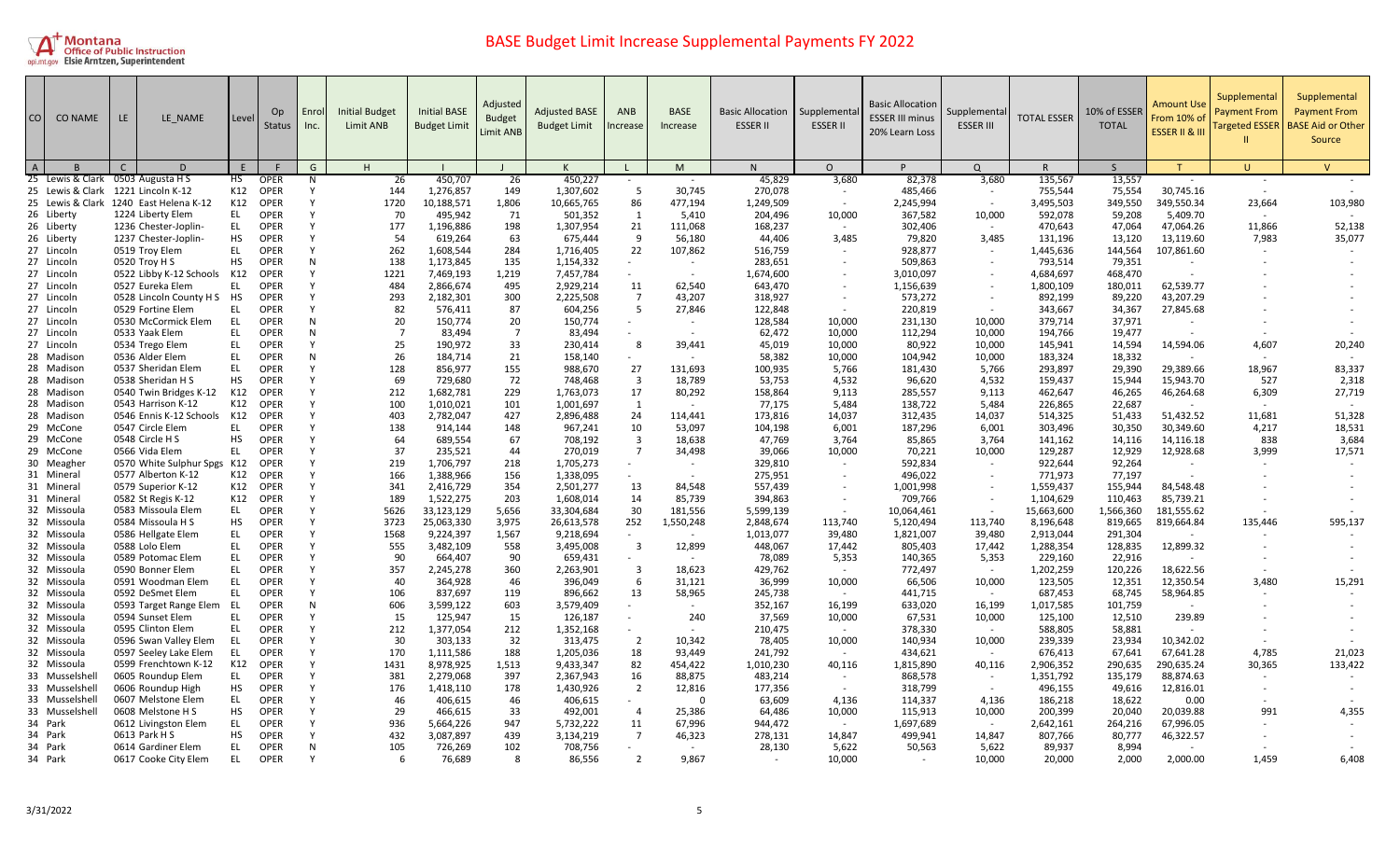

| CO             | <b>CO NAME</b>             | LE. | LE NAME                                                     | Level      | Op.<br>Status              | Enrol<br>Inc. | <b>Initial Budget</b><br>Limit ANB | <b>Initial BASE</b><br><b>Budget Limit</b> | Adjusted<br><b>Budget</b><br><b>Limit ANB</b> | <b>Adjusted BASE</b><br><b>Budget Limit</b> | <b>ANB</b><br>ncrease | <b>BASE</b><br>Increase | <b>Basic Allocation</b><br><b>ESSER II</b> | Supplementa<br><b>ESSER II</b> | <b>Basic Allocation</b><br><b>ESSER III minus</b><br>20% Learn Loss | Supplemental<br><b>ESSER III</b> | <b>TOTAL ESSER</b>   | 10% of ESSER<br><b>TOTAL</b> | Amount Use<br>From 10% of<br>ESSER II & III | Supplemental<br><b>Payment From</b><br><b>Targeted ESSER</b> | Supplemental<br><b>Payment From</b><br><b>BASE Aid or Other</b><br>Source |
|----------------|----------------------------|-----|-------------------------------------------------------------|------------|----------------------------|---------------|------------------------------------|--------------------------------------------|-----------------------------------------------|---------------------------------------------|-----------------------|-------------------------|--------------------------------------------|--------------------------------|---------------------------------------------------------------------|----------------------------------|----------------------|------------------------------|---------------------------------------------|--------------------------------------------------------------|---------------------------------------------------------------------------|
| $\overline{A}$ |                            | C   | D                                                           | F          |                            | G             | H                                  |                                            |                                               |                                             |                       | M                       | N                                          | $\Omega$                       |                                                                     | $\Omega$                         | R                    | $\mathsf{S}$                 |                                             | Ħ                                                            | $\overline{V}$                                                            |
|                | 34 Park                    |     | 0620 Pine Creek Elem                                        | EL         | <b>OPER</b>                |               | 42                                 | 365,927                                    | 47                                            | 390,574                                     | -5                    | 24,647                  | 843                                        | 10,000                         | 1,516                                                               | 10,000                           | 22,359               | 2,236                        | 2,235.90                                    | 4,155                                                        | 18,256                                                                    |
|                | 34 Park                    |     | 1191 Gardiner H S                                           | <b>HS</b>  | <b>OPER</b>                | N             | 60                                 | 651,512                                    | 59                                            | 645,297                                     |                       | $\sim$                  | 11,900                                     | 10,000                         | 21,390                                                              | 10,000                           | 53,290               | 5,329                        | $\sim$                                      |                                                              |                                                                           |
|                | 34 Park                    |     | 1215 Arrowhead Elem                                         | EL         | <b>OPER</b>                |               | 63                                 | 482,213                                    | 63                                            | 482,453                                     | $\sim$                | 240                     | 107,071                                    |                                | 192,461                                                             | $\sim$                           | 299,532              | 29,953                       | 239.88                                      |                                                              |                                                                           |
|                | 34 Park                    |     | 1227 Shields Valley Elem EL                                 |            | <b>OPER</b>                |               | 143                                | 925,718                                    | 157                                           | 1,011,090                                   | 14                    | 85,373                  | 77,292                                     | 5,827                          | 138,933                                                             | 5,827                            | 227,879              | 22,788                       | 22,787.88                                   | 11,603                                                       | 50,982                                                                    |
|                | 34 Park                    |     | 1228 Shields Valley H S                                     | HS         | <b>OPER</b>                | N             | 59                                 | 659,150                                    | 60                                            | 665,605                                     | 1                     |                         | 31,576                                     | 4,207                          | 56,758                                                              | 4,207                            | 96,748               | 9,675                        |                                             |                                                              |                                                                           |
|                | 35 Petroleum               |     | 0642 Winnett K-12                                           | K12        | <b>OPER</b>                |               | 69                                 | 822,649                                    | 69                                            | 821,582                                     |                       |                         | 126,571                                    | $\sim$                         | 227,511                                                             | $\sim$                           | 354,082              | 35,408                       |                                             |                                                              |                                                                           |
|                | 36 Phillips                |     | 0648 Dodson K-12                                            | K12        | <b>OPER</b>                |               | 97                                 | 1,022,532                                  | 94                                            | 1,005,492                                   |                       |                         | 259,929                                    |                                | 467,221                                                             |                                  | 727,150              | 72,715                       |                                             |                                                              |                                                                           |
|                | 36 Phillips                |     | 0657 Saco H S                                               | <b>HS</b>  | OPER                       | N             | 17                                 | 395,408                                    | 16                                            | 389,176                                     |                       |                         | 32,239                                     | 10,000                         | 57,950                                                              | 10,000                           | 110,189              | 11,019                       |                                             |                                                              |                                                                           |
|                | 36 Phillips                |     | 0659 Malta K-12 Schools K12                                 |            | OPER                       | N             | 483                                | 3,292,023                                  | 519                                           | 3,488,163                                   | 36                    | 196,140                 | 466,271                                    |                                | 838,122                                                             | $\sim$                           | 1,304,393            | 130,439                      | 130,439.34                                  | 12,180                                                       | 53,520                                                                    |
|                | 36 Phillips<br>36 Phillips |     | 0663 Whitewater K-12<br>1203 Saco Elem                      | K12<br>EL. | <b>OPER</b>                |               | 50<br>38                           | 698,107                                    | 48<br>43                                      | 685,879                                     | -5                    |                         | 67,646                                     | 4,439                          | 121,593                                                             | 4,439                            | 198,117              | 19,812                       | 24,349.96                                   |                                                              | 1,502                                                                     |
|                | 37 Pondera                 |     | 0671 Dupuyer Elem                                           | EL         | <b>OPER</b><br><b>OPER</b> |               | 18                                 | 361,256<br>138,178                         | 19                                            | 387,450<br>143,350                          | 1                     | 26,194<br>5,172         | 87,042<br>86,641                           | 10,000                         | 156,458<br>155,738                                                  | 10,000                           | 243,500<br>262,379   | 24,350<br>26,238             | 5,171.73                                    | 342                                                          |                                                                           |
|                | 37 Pondera                 |     | 0674 Conrad Elem                                            | EL         | <b>OPER</b>                | Y             | 354                                | 2,074,833                                  | 367                                           | 2,148,962                                   | 13                    | 74,129                  | 352,010                                    | $\sim$                         | 632,738                                                             | $\sim$                           | 984,748              | 98,475                       | 74,129.45                                   |                                                              |                                                                           |
|                | 37 Pondera                 |     | 0675 Conrad H S                                             | HS         | <b>OPER</b>                | N             | 148                                | 1,234,490                                  | 144                                           | 1,209,768                                   |                       |                         | 86,708                                     | 6,022                          | 155,858                                                             | 6,022                            | 254,610              | 25,461                       |                                             |                                                              |                                                                           |
|                | 37 Pondera                 |     | 0679 Valier Elem                                            | <b>EL</b>  | <b>OPER</b>                |               | 116                                | 777,535                                    | 115                                           | 773,927                                     |                       |                         | 114,491                                    | 5,254                          | 205,798                                                             | 5,254                            | 330,797              | 33,080                       |                                             |                                                              |                                                                           |
|                | 37 Pondera                 |     | 0680 Valier H S                                             | HS         | <b>OPER</b>                | N             | 48                                 | 594,644                                    | 47                                            | 587,945                                     |                       |                         | 64,729                                     | $\sim$                         | 116,350                                                             | $\sim$                           | 181,079              | 18,108                       |                                             |                                                              |                                                                           |
|                | 37 Pondera                 |     | 0684 Miami Elem                                             | <b>EL</b>  | <b>OPER</b>                | N             | 34                                 | 219.685                                    | 34                                            | 219.685                                     |                       |                         | 46.816                                     | 10,000                         | 84,151                                                              | 10,000                           | 150,967              | 15,097                       |                                             |                                                              |                                                                           |
|                | 37 Pondera                 |     | 1226 Heart Butte K-12                                       | K12        | <b>OPER</b>                | Υ             | 194                                | 1,612,731                                  | 236                                           | 1,863,611                                   | 42                    | 250,880                 | 551,186                                    |                                | 990,757                                                             | $\sim$                           | 1,541,943            | 154,194                      | 154,194.28                                  | 17,925                                                       | 78,761                                                                    |
|                | 38 Powder River            |     | 0692 Biddle Elem                                            | <b>EL</b>  | <b>OPER</b>                | N             | -5                                 | 71,532                                     | - 5                                           | 71,532                                      |                       |                         |                                            | 10,000                         |                                                                     | 10,000                           | 20,000               | 2,000                        |                                             |                                                              |                                                                           |
|                | 38 Powder River            |     | 0705 Broadus Elem                                           | EL         | <b>OPER</b>                |               | 137                                | 919,094                                    | 135                                           | 904,142                                     |                       | $\sim$                  | 172,133                                    | $\sim$                         | 309,410                                                             | $\sim$                           | 481,543              | 48,154                       |                                             |                                                              |                                                                           |
|                | 38 Powder River            |     | 0706 Powder River Co                                        | HS         | <b>OPER</b>                |               | 72                                 | 752,877                                    | 81                                            | 808,752                                     | -9                    | 55,875                  | 73,986                                     | 4,964                          | 132,989                                                             | 4,964                            | 216,903              | 21,690                       | 21,690.28                                   | 6,338                                                        | 27,847                                                                    |
|                | 38 Powder River            |     | 0709 South Stacey Elem                                      | - EL       | <b>OPER</b>                | N             | 5                                  | 71,532                                     | 6                                             | 76,466                                      | 1                     |                         | $\sim$                                     | 10,000                         |                                                                     | 10,000                           | 20,000               | 2,000                        |                                             |                                                              |                                                                           |
|                | 39 Powell                  |     | 0712 Deer Lodge Elem                                        | EL         | <b>OPER</b>                |               | 411                                | 2,477,484                                  | 417                                           | 2,507,946                                   | 6                     | 30,463                  | 597,995                                    | $\sim$                         | 1,074,897                                                           | $\sim$                           | 1,672,892            | 167,289                      | 30,462.78                                   |                                                              |                                                                           |
|                | 39 Powell                  |     | 0713 Powell County H S                                      | <b>HS</b>  | <b>OPER</b>                |               | 183                                | 1,499,984                                  | 191                                           | 1,553,135                                   | 8                     | 53,151                  | 143,904                                    | 7.195                          | 258,668                                                             | 7,195                            | 416,962              | 41,696                       | 41,696.20                                   | 2,124                                                        | 9,331                                                                     |
|                | 39 Powell                  |     | 0715 Ovando Elem                                            | EL         | <b>OPER</b>                |               | -9                                 | 92,957                                     | 15                                            | 122,554                                     | 6                     | 29,597                  | 773                                        | 10,000                         | 1,390                                                               | 10,000                           | 22,163               | 2,216                        | 2,216.34                                    | 5,076                                                        | 22,305                                                                    |
|                | 39 Powell                  |     | 0717 Helmville Elem                                         | EL         | <b>OPER</b>                | N             | 17                                 | 137.620                                    | 16                                            | 132.688                                     |                       |                         | 900                                        | 10,000                         | 1,618                                                               | 10,000                           | 22,518               | 2,252                        |                                             |                                                              |                                                                           |
|                | 39 Powell                  |     | 0718 Garrison Elem                                          | EL         | <b>OPER</b>                |               | 16                                 | 134,898                                    | 17                                            | 140,070                                     | 1                     | 5,172                   | 26,833                                     | 10,000                         | 48,232                                                              | 10,000                           | 95,065               | 9,507                        | 5.172.05                                    |                                                              |                                                                           |
|                | 39 Powell                  |     | 0719 Elliston Elem                                          | <b>EL</b>  | <b>OPER</b>                |               | 19                                 | 149,070                                    | 20                                            | 154,001                                     | $\mathbf{1}$          | 4,932                   | 58,826                                     | 10,000                         | 105,738                                                             | 10,000                           | 184,564              | 18,456                       | 4,931.68                                    |                                                              |                                                                           |
|                | 39 Powell                  |     | 0720 Avon Elem                                              | EL         | <b>OPER</b>                | N             | 26                                 | 179,900                                    | 24                                            | 170,039                                     |                       |                         | 36,409                                     | 10,000                         | 65,446                                                              | 10,000                           | 121,855              | 12,185                       |                                             |                                                              |                                                                           |
|                | 39 Powell                  |     | 0721 Gold Creek Elem                                        | EL         | OPER                       |               | - 7                                | 83,148                                     | $\overline{7}$                                | 83,388                                      |                       | 240                     | 50,573                                     | 10,000                         | 90,904                                                              | 10,000                           | 161,477              | 16,148                       | 239.89                                      |                                                              |                                                                           |
|                | 40 Prairie                 |     | 0726 Terry K-12 Schools K12                                 |            | <b>OPER</b>                |               | 149                                | 1,252,592                                  | 147                                           | 1,252,876                                   |                       | 284                     | 139,210                                    | 6,111                          | 250,231                                                             | 6,111                            | 401,663              | 40,166                       | 284.04                                      |                                                              |                                                                           |
|                | 41 Ravalli                 |     | 0731 Corvallis K-12                                         | K12        | <b>OPER</b>                |               | 1409                               | 8,740,998                                  | 1,423                                         | 8,823,013                                   | 14                    | 82,015                  | 1,041,873                                  | 43,532                         | 1,872,768                                                           | 43,532                           | 3,001,705            | 300,171                      | 82,015.22                                   |                                                              |                                                                           |
|                | 41 Ravalli                 |     | 0732 Stevensville Elem                                      | EL.        | <b>OPER</b>                |               | 672                                | 3,913,807                                  | 700                                           | 4,078,036                                   | 28                    | 164,228                 | 660,357                                    |                                | 1,186,993                                                           | $\sim$                           | 1,847,350            | 184,735                      | 164,228.26                                  |                                                              |                                                                           |
|                | 41 Ravalli                 |     | 0733 Stevensville H S                                       | <b>HS</b>  | <b>OPER</b>                |               | 397                                | 2,864,395                                  | 401                                           | 2,890,151                                   | $\overline{4}$        | 25,757                  | 244,705                                    | 10,715                         | 439,858                                                             | 10,715                           | 705,993              | 70,599                       | 25,756.62                                   |                                                              |                                                                           |
|                | 41 Ravalli                 |     | 0735 Hamilton K-12                                          | K12        | <b>OPER</b>                |               | 1581                               | 9,854,150                                  | 1,643                                         | 10,182,420                                  | 62                    | 328,270                 | 1,509,166                                  | $\sim$                         | 2,712,730                                                           |                                  | 4,221,896            | 422,190                      | 328,269.90                                  |                                                              |                                                                           |
|                | 41 Ravalli<br>41 Ravalli   |     | 0738 Victor K-12 Schools K12<br>0740 Darby K-12 Schools K12 |            | <b>OPER</b><br>OPER        |               | 265<br>339                         | 2,030,069                                  | 291                                           | 2,148,590                                   | 26                    | 118,521                 | 594,415                                    | $\sim$                         | 1,068,462                                                           | $\sim$                           | 1,662,877            | 166,288                      | 118,521.14                                  |                                                              |                                                                           |
|                | 41 Ravalli                 |     | 0741 Lone Rock Elem                                         | EL.        | <b>OPER</b>                |               | 196                                | 2,457,370<br>1,250,046                     | 368<br>220                                    | 2,613,210<br>1,353,134                      | 29<br>24              | 155,840<br>103,088      | 570,176<br>206,873                         | 8,173                          | 1,024,891<br>371,854                                                | 8,173                            | 1,595,067<br>595,073 | 159,507<br>59,507            | 155,840.34<br>59,507.34                     | 8,080                                                        | 35,501                                                                    |
|                | 41 Ravalli                 |     | 0743 Florence-Carlton K- K12                                |            | <b>OPER</b>                |               | 850                                | 5,439,796                                  | 864                                           | 5,520,599                                   | 14                    | 80,803                  | 444,011                                    | 24,982                         | 798,110                                                             | 24,982                           | 1,292,085            | 129,209                      | 80,802.56                                   |                                                              |                                                                           |
|                | 42 Richland                |     | 0745 Sidney Elem                                            | EL.        | <b>OPER</b>                | N             | 932                                | 5,403,184                                  | 931                                           | 5,397,184                                   |                       |                         | 538,923                                    | 26,089                         | 968,714                                                             | 26,089                           | 1,559,815            | 155,982                      |                                             |                                                              |                                                                           |
|                | 42 Richland                |     | 0746 Sidney H S                                             | HS         | <b>OPER</b>                | N             | 422                                | 3,008,648                                  | 407                                           | 2,915,601                                   |                       |                         | 144,454                                    | 12,720                         | 259,656                                                             | 12,720                           | 429,550              | 42,955                       |                                             |                                                              |                                                                           |
|                | 42 Richland                |     | 0747 Savage Elem                                            | <b>EL</b>  | <b>OPER</b>                | N             | 94                                 | 661,264                                    | 91                                            | 646,494                                     |                       |                         | 51,493                                     | 4,995                          | 92,558                                                              | 4,995                            | 154,041              | 15,404                       |                                             |                                                              |                                                                           |
|                | 42 Richland                |     | 0748 Savage H S                                             | HS         | <b>OPER</b>                |               | 27                                 | 449,257                                    | 29                                            | 461,952                                     | $\overline{2}$        | 12,695                  | 33,362                                     | 10,000                         | 59,970                                                              | 10,000                           | 113,332              | 11,333                       | 11,333.16                                   | 253                                                          | 1,109                                                                     |
|                | 42 Richland                |     | 0749 Brorson Elem                                           | EL.        | OPER                       |               | -8                                 | 88.132                                     | q                                             | 93.066                                      | $\overline{1}$        | 4,933                   |                                            |                                |                                                                     |                                  | $\sim$               | $\sim$                       |                                             | 915                                                          | 4,018                                                                     |
|                | 42 Richland                |     | 0750 Fairview Elem                                          | <b>EL</b>  | <b>OPER</b>                | N             | 189                                | 1,211,824                                  | 187                                           | 1,201,041                                   | $\sim$                | $\sim$                  | 148,437                                    | 7,625                          | 266,816                                                             | 7,625                            | 430,503              | 43,050                       |                                             |                                                              |                                                                           |
|                | 42 Richland                |     | 0751 Fairview H S                                           | <b>HS</b>  | <b>OPER</b>                |               | 124                                | 1,091,817                                  | 126                                           | 1,104,915                                   | $\overline{2}$        | 13,098                  | 46,139                                     | 5,588                          | 82,935                                                              | 5,588                            | 140,250              | 14,025                       | 13,097.51                                   |                                                              |                                                                           |
|                | 42 Richland                |     | 0754 Rau Elem                                               | EL         | <b>OPER</b>                | N             | 69                                 | 406,357                                    | 64                                            | 381,736                                     |                       |                         | 40,469                                     | 3,498                          | 72,744                                                              | 3,498                            | 120,209              | 12,021                       |                                             |                                                              |                                                                           |
|                | 42 Richland                |     | 0768 Lambert Elem                                           | EL         | <b>OPER</b>                | N             | 93                                 | 663,486                                    | 88                                            | 632,095                                     |                       |                         | 53,332                                     | 5,418                          | 95,866                                                              | 5,418                            | 160,034              | 16,003                       |                                             |                                                              |                                                                           |
|                | 42 Richland                |     | 0769 Lambert H S                                            | <b>HS</b>  | <b>OPER</b>                |               | 32                                 | 484,229                                    | 40                                            | 535,224                                     | -8                    | 50,996                  | 12,020                                     | 3,877                          | 21,606                                                              | 3,877                            | 41,380               | 4,138                        | 4,137.96                                    | 8,687                                                        | 38,171                                                                    |
|                | 43 Roosevelt               |     | 0774 Frontier Elem                                          | EL         | <b>OPER</b>                | N             | 140                                | 918,292                                    | 140                                           | 916,739                                     |                       |                         | 227,239                                    |                                | 408,462                                                             |                                  | 635,701              | 63,570                       |                                             |                                                              |                                                                           |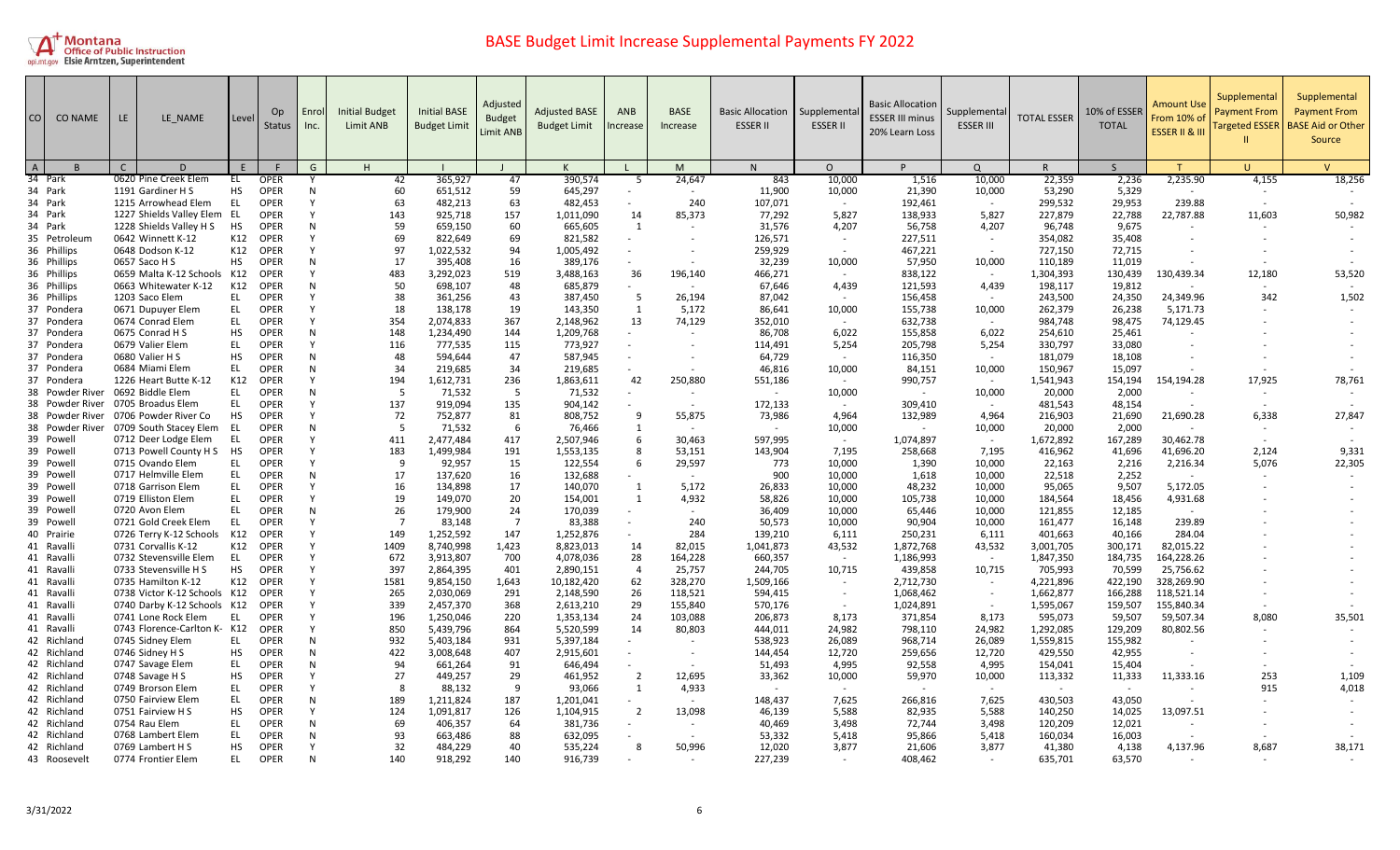

| CO             | <b>CO NAME</b>                 | LE NAME<br>LE.                            |           | Level | Op<br><b>Status</b>        | Enrol<br>Inc. | <b>Initial Budget</b><br>Limit ANB | <b>Initial BASE</b><br><b>Budget Limit</b> | Adjusted<br><b>Budget</b><br><b>Limit ANB</b> | <b>Adjusted BASE</b><br><b>Budget Limit</b> | ANB<br>ncrease           | <b>BASE</b><br>Increase | <b>Basic Allocation</b><br><b>ESSER II</b> | Supplementa<br><b>ESSER II</b> | <b>Basic Allocation</b><br><b>ESSER III minus</b><br>20% Learn Loss | Supplementa<br><b>ESSER III</b> | <b>TOTAL ESSER</b>   | 10% of ESSER<br><b>TOTAL</b> | <b>Amount Use</b><br>From 10% of<br><b>ESSER II &amp; II</b> | Supplemental<br><b>Payment From</b><br><b>Targeted ESSER</b> | Supplemental<br><b>Payment From</b><br><b>BASE Aid or Other</b><br>Source |
|----------------|--------------------------------|-------------------------------------------|-----------|-------|----------------------------|---------------|------------------------------------|--------------------------------------------|-----------------------------------------------|---------------------------------------------|--------------------------|-------------------------|--------------------------------------------|--------------------------------|---------------------------------------------------------------------|---------------------------------|----------------------|------------------------------|--------------------------------------------------------------|--------------------------------------------------------------|---------------------------------------------------------------------------|
| $\overline{A}$ |                                | $\mathsf{C}$<br>D                         | E         |       |                            | G             | H                                  |                                            |                                               |                                             |                          | M                       | N                                          | $\circ$                        | D                                                                   | Q                               | R                    | S                            | T                                                            | $\cup$                                                       | $\vee$                                                                    |
|                | 43 Roosevel                    | 0775 Poplar Elem                          | EL        |       | <b>OPER</b><br><b>OPER</b> | $\mathsf{N}$  | 704<br>248                         | 4,374,881                                  | 694                                           | 4,322,401                                   | $\sim$<br>$\overline{2}$ |                         | 1,958,968                                  |                                | 3,521,248                                                           |                                 | 5,480,216            | 548,022                      | $\sim$                                                       |                                                              |                                                                           |
|                | 43 Roosevelt                   | 0776 Poplar H S<br>0777 Culbertson Elem   | HS<br>EL  |       | <b>OPER</b>                | Y             | 202                                | 1,969,462<br>1,277,313                     | 250<br>204                                    | 1,981,845<br>1,288,923                      | $\overline{2}$           | 11,610                  | 722,642<br>225,262                         | $\sim$                         | 1,298,951<br>404,910                                                | $\sim$                          | 2,021,593<br>630,172 | 202,159<br>63,017            | 11,609.86                                                    |                                                              |                                                                           |
|                | 43 Roosevelt<br>43 Roosevel    | 0778 Culbertson H S                       | <b>HS</b> |       | <b>OPER</b>                | N             | 85                                 | 827,140                                    | 84                                            | 820,216                                     |                          |                         | 62,736                                     | 4,303                          | 112,767                                                             | 4,303                           | 184,109              | 18,411                       |                                                              |                                                              |                                                                           |
|                | 43 Roosevelt                   | 0780 Wolf Point Elem                      | EL.       |       | <b>OPER</b>                | Y             | 556                                | 3,440,216                                  | 574                                           | 3,542,327                                   | 18                       | 102,112                 | 1,737,379                                  |                                | 3,122,942                                                           |                                 | 4,860,321            | 486,032                      | 102,111.78                                                   |                                                              |                                                                           |
|                | 43 Roosevelt                   | 0781 Wolf Point H S                       | HS        |       | <b>OPER</b>                | N             | 240                                | 1,903,768                                  | 248                                           | 1,953,316                                   | 8                        | $\sim$                  | 625,491                                    | $\sim$                         | 1,124,322                                                           | $\overline{\phantom{a}}$        | 1,749,813            | 174,981                      |                                                              |                                                              |                                                                           |
|                | 43 Roosevelt                   | 0782 Brockton Elem                        | EL        |       | <b>OPER</b>                |               | 117                                | 859,418                                    | 105                                           | 804,262                                     | $\sim$                   | $\sim$                  | 352,040                                    | $\sim$                         | 632,792                                                             | $\sim$                          | 984,832              | 98,483                       |                                                              |                                                              |                                                                           |
|                | 43 Roosevelt                   | 0783 Brockton H S                         | HS.       |       | <b>OPER</b>                | Y             | 36                                 | 521,054                                    | 44                                            | 570.837                                     | 8                        | 49,783                  | 113,631                                    |                                | 204,253                                                             |                                 | 317,884              | 31,788                       | 31,788.38                                                    | 3,336                                                        | 14,659                                                                    |
|                | 43 Roosevelt                   | 0785 Bainville K-12                       | K12       |       | <b>OPER</b>                | N             | 174                                | 1,449,893                                  | 172                                           | 1,442,448                                   | $\sim$                   |                         | 54,623                                     | 8,486                          | 98,183                                                              | 8,486                           | 169,778              | 16,978                       |                                                              | $\overline{\phantom{a}}$                                     |                                                                           |
|                | 43 Roosevelt                   | 0786 Froid Elem                           | EL        |       | <b>OPER</b>                | Y             | 79                                 | 589,304                                    | 79                                            | 589,783                                     |                          | 480                     | 64,225                                     | 5,102                          | 115,446                                                             | 5,102                           | 189,875              | 18,987                       | 479.78                                                       |                                                              |                                                                           |
|                | 43 Roosevelt                   | 0787 Froid H S                            | НS        |       | <b>OPER</b>                | N             | 28                                 | 458,348                                    | 37                                            | 514,381                                     | 9                        | 56,033                  | 26,393                                     | 10,000                         | 47,441                                                              | 10,000                          | 93,834               | 9,383                        | 9,383.38                                                     | 8,649                                                        | 38,001                                                                    |
|                | 44 Rosebud                     | 0789 Birney Elem                          | EL        |       | <b>OPER</b>                | N             | 11                                 | 101,802                                    | 9                                             | 91,936                                      |                          |                         |                                            | 10,000                         |                                                                     | 10,000                          | 20,000               | 2,000                        |                                                              |                                                              |                                                                           |
|                | 44 Rosebud                     | 0790 Forsyth Elem                         | EL        |       | <b>OPER</b>                | Y             | 224                                | 1,379,919                                  | 228                                           | 1,418,381                                   | $\overline{4}$           | 38,462                  | 152,073                                    | 8,823                          | 273,353                                                             | 8,823                           | 443,072              | 44,307                       | 38,462.09                                                    |                                                              |                                                                           |
|                | 44 Rosebud                     | 0791 Forsyth H S                          | HS        |       | <b>OPER</b>                | N             | 102                                | 931,114                                    | 101                                           | 924,675                                     |                          |                         | 30,063                                     | 4,875                          | 54,038                                                              | 4,875                           | 93,851               | 9,385                        |                                                              |                                                              |                                                                           |
|                | 44 Rosebud                     | 0792 Lame Deer Elem                       | EL        |       | <b>OPER</b>                | N             | 418                                | 2,568,221                                  | 410                                           | 2,522,452                                   | $\sim$                   |                         | 1,223,529                                  | $\sim$                         | 2,199,296                                                           | $\sim$                          | 3,422,825            | 342,283                      |                                                              |                                                              |                                                                           |
|                | 44 Rosebud                     | 0795 Rosebud K-12                         | K12       |       | <b>OPER</b>                | N             | 50                                 | 702,476                                    | 48                                            | 671,433                                     |                          |                         | 114,618                                    |                                | 206,026                                                             |                                 | 320,644              | 32,064                       |                                                              |                                                              |                                                                           |
|                | 44 Rosebud                     | 0796 Colstrip Elem                        | EL.       |       | <b>OPER</b>                |               | 417                                | 2,568,148                                  | 408                                           | 2,523,708                                   |                          |                         | 356,493                                    | 15,479                         | 640,797                                                             | 15,479                          | 1,028,248            | 102,825                      |                                                              |                                                              |                                                                           |
|                | 44 Rosebud                     | 0797 Colstrip H S                         | HS        |       | OPER                       | N             | 165                                | 1,437,598                                  | 163                                           | 1,424,271                                   |                          |                         | 109,681                                    | 7,985                          | 197,153                                                             | 7,985                           | 322,804              | 32,280                       |                                                              |                                                              |                                                                           |
|                | 44 Rosebud                     | 0800 Ashland Elem                         | EL        |       | <b>OPER</b>                |               | 70                                 | 630,133                                    | 86                                            | 701,896                                     | 16                       | 71,763                  | 796,458                                    | $\sim$                         | 1,431,634                                                           | $\sim$                          | 2,228,092            | 222,809                      | 71,762.96                                                    |                                                              |                                                                           |
|                | 44 Rosebud                     | 1230 Lame Deer H S                        | HS        |       | <b>OPER</b>                | Y             | 188                                | 1,552,802                                  | 192                                           | 1,577,662                                   | $\overline{4}$           | 24,860                  | 993,330                                    |                                | 1,785,514                                                           |                                 | 2,778,844            | 277,884                      | 24,860.29                                                    |                                                              |                                                                           |
|                | 45 Sanders                     | 0803 Plains K-12                          | K12       |       | <b>OPER</b>                |               | 477                                | 3,217,288                                  | 479                                           | 3,225,321                                   | $\overline{2}$           | 8,032                   | 615,397                                    |                                | 1,106,178                                                           | $\overline{\phantom{a}}$        | 1,721,575            | 172,158                      | 8,032.42                                                     |                                                              |                                                                           |
|                | 45 Sanders                     | 0804 Thompson Falls                       | EL        |       | <b>OPER</b>                |               | 291                                | 1,763,442                                  | 302                                           | 1,814,364                                   | 11                       | 50,922                  | 449,085                                    |                                | 807,230                                                             | $\overline{\phantom{a}}$        | 1,256,315            | 125,632                      | 50,922.12                                                    |                                                              |                                                                           |
|                | 45 Sanders                     | 0805 Thompson Falls H S HS                |           |       | <b>OPER</b>                | N             | 198                                | 1,567,891                                  | 217                                           | 1,684,854                                   | 19                       | 116,962                 | 292,127                                    |                                | 525,100                                                             |                                 | 817,227              | 81,723                       | 81,722.70                                                    | 6,533                                                        | 28,707                                                                    |
|                | 45 Sanders<br>45 Sanders       | 0807 Trout Creek Elem<br>0809 Dixon Elem  | EL<br>EL  |       | <b>OPER</b><br><b>OPER</b> |               | 60<br>53                           | 494,573<br>482,210                         | 58<br>62                                      | 482,105<br>532,983                          | 9                        | 50,773                  | 142,400<br>332,253                         |                                | 255,966<br>597,226                                                  | $\overline{\phantom{a}}$        | 398,366<br>929,479   | 39,837<br>92,948             | 50,772.73                                                    |                                                              |                                                                           |
|                | 45 Sanders                     | 0811 Noxon Elem                           | EL        |       | <b>OPER</b>                | v             | 127                                | 852,117                                    | 125                                           | 839,425                                     | $\sim$                   | $\sim$                  | 271,068                                    |                                | 487,246                                                             | $\overline{\phantom{a}}$        | 758,314              | 75,831                       |                                                              |                                                              |                                                                           |
|                | 45 Sanders                     | 0812 Noxon H S                            | нs        |       | <b>OPER</b>                | Y             | 70                                 | 722,010                                    | 73                                            | 742,081                                     | $\overline{3}$           | 20,070                  | 96,221                                     |                                | 172,958                                                             |                                 | 269,179              | 26,918                       | 20,070.30                                                    |                                                              |                                                                           |
|                | 45 Sanders                     | 0815 Hot Springs K-12                     | K12       |       | <b>OPER</b>                | N             | 207                                | 1,640,231                                  | 192                                           | 1,558,038                                   |                          | $\sim$                  | 323,463                                    |                                | 581,426                                                             | $\sim$                          | 904,889              | 90,489                       |                                                              |                                                              |                                                                           |
|                | 46 Sheridan                    | 0819 Westby K-12                          | K12       |       | <b>OPER</b>                |               | 62                                 | 785,205                                    | 61                                            | 781,182                                     |                          |                         | 41,943                                     | 5,157                          | 75,391                                                              | 5,157                           | 127,648              | 12,765                       |                                                              |                                                              |                                                                           |
|                | 46 Sheridan                    | 0822 Medicine Lake K-12 K12               |           |       | <b>OPER</b>                |               | 90                                 | 962,695                                    | 95                                            | 993,738                                     | -5                       | 31,043                  | 93,831                                     | 6,920                          | 168,662                                                             | 6,920                           | 276,333              | 27,633                       | 27,633.26                                                    | 632                                                          | 2,778                                                                     |
|                | 46 Sheridan                    | 0828 Plentywood K-12                      | K12       |       | <b>OPER</b>                | Y             | 375                                | 2,636,226                                  | 379                                           | 2,666,253                                   | $\overline{4}$           | 30,027                  | 199,609                                    | 11,810                         | 358,798                                                             | 11,810                          | 582,027              | 58,203                       | 30,027.04                                                    |                                                              |                                                                           |
|                | 47 Silver Bow                  | 0840 Butte Elem                           | EL.       |       | OPER                       |               | 3107                               | 17,249,688                                 | 3,113                                         | 17,289,795                                  | 6                        | 40,107                  | 4,132,065                                  | $\sim$                         | 7,427,392                                                           | $\sim$                          | 11,559,457           | 1,155,946                    | 40,106.94                                                    |                                                              |                                                                           |
|                | 47 Silver Bow                  | 0842 Ramsay Elem                          | EL        |       | <b>OPER</b>                | N             | 161                                | 1,031,683                                  | 171                                           | 1,099,654                                   | 10                       | 67,971                  | 114,051                                    | 6,073                          | 205,007                                                             | 6,073                           | 331,204              | 33,120                       | 33,120.42                                                    | 6,461                                                        | 28,390                                                                    |
|                | 47 Silver Bow                  | 0843 Divide Elem                          | EL        |       | <b>OPER</b>                | N             | 9                                  | 93,511                                     | 8                                             | 88,338                                      |                          |                         | 25,873                                     | 10,000                         | 46,506                                                              | 10,000                          | 92,379               | 9,238                        |                                                              |                                                              |                                                                           |
|                | 47 Silver Bow                  | 0844 Melrose Elem                         | EL        |       | <b>OPER</b>                | N             | -9                                 | 95,656                                     | -6                                            | 80,855                                      |                          |                         | 26,883                                     | 10,000                         | 48,322                                                              | 10,000                          | 95,205               | 9,520                        |                                                              |                                                              |                                                                           |
|                | 47 Silver Bow                  | 1212 Butte H S                            | HS        |       | <b>OPER</b>                | Y             | 1322                               | 8,720,303                                  | 1,345                                         | 8,857,642                                   | 23                       | 137,339                 | 1,086,899                                  | $\sim$                         | 1,953,702                                                           | $\sim$                          | 3,040,601            | 304,060                      | 137,339.21                                                   |                                                              |                                                                           |
|                | 48 Stillwater                  | 0846 Park City Elem                       | EL        |       | <b>OPER</b>                | Y             | 219                                | 1,390,989                                  | 218                                           | 1,386,908                                   | $\sim$                   |                         | 106,781                                    | 8,223                          | 191,940                                                             | 8,223                           | 315,167              | 31,517                       |                                                              |                                                              |                                                                           |
|                | 48 Stillwater                  | 0847 Park City H S                        | НS        |       | <b>OPER</b>                | N             | 108                                | 971,864                                    | 106                                           | 959,472                                     | $\sim$                   |                         | 40,926                                     | 4,456                          | 73,564                                                              | 4,456                           | 123,402              | 12,340                       |                                                              |                                                              |                                                                           |
|                | 48 Stillwater                  | 0848 Columbus Elem                        | EL        |       | <b>OPER</b>                | N             | 510                                | 2,978,319                                  | 511                                           | 2,973,971                                   | $\overline{1}$           |                         | 221,126                                    | 13,343                         | 397,474                                                             | 13,343                          | 645,286              | 64,529                       |                                                              |                                                              |                                                                           |
|                | 48 Stillwater                  | 0849 Columbus H S                         | HS        |       | <b>OPER</b>                | Y             | 227                                | 1,760,333                                  | 243                                           | 1,859,131                                   | 16                       | 98,798                  | 68,329                                     | 6,694                          | 122,822                                                             | 6,694                           | 204,539              | 20,454                       | 20,453.86                                                    | 14,525                                                       | 63,820                                                                    |
|                | 48 Stillwater                  | 0850 Reed Point Elem                      | EL        |       | <b>OPER</b>                | N             | 48                                 | 411,559                                    | 43                                            | 385,367                                     |                          |                         | 57,482                                     | 3,733                          | 103,324                                                             | 3,733                           | 168,272              | 16,827                       | $\sim$                                                       |                                                              |                                                                           |
|                | 48 Stillwater                  | 0851 Reed Point H S                       | HS        |       | <b>OPER</b>                | N             | 25                                 | 434,747                                    | 22                                            | 416,058                                     |                          |                         | 33,683                                     | 10,000                         | 60,545                                                              | 10,000                          | 114,228              | 11,423                       |                                                              |                                                              |                                                                           |
|                | 48 Stillwater                  | 0852 Molt Elem                            | EL        |       | <b>NONOP</b>               | N             | $\Omega$                           |                                            |                                               |                                             |                          |                         | 25,577                                     | 10,000                         | 45,973                                                              | 10,000                          | 91,550               | 9,155                        |                                                              |                                                              |                                                                           |
|                | 48 Stillwater                  | 0853 Fishtail Elem                        | EL        |       | <b>OPER</b>                | N             | 15                                 | 123,155                                    | 15                                            | 123,155                                     |                          |                         | 61,326                                     | 10,000                         | 110,233                                                             | 10,000                          | 191,559              | 19,156                       |                                                              |                                                              |                                                                           |
|                | 48 Stillwater                  | 0857 Nye Elem                             | EL        |       | <b>OPER</b>                | N             | - 8                                | 86,672                                     | 6                                             | 76,805                                      |                          |                         | $\sim$                                     | 10,000                         | $\sim$                                                              | 10,000                          | 20,000               | 2,000                        |                                                              |                                                              |                                                                           |
|                | 48 Stillwater                  | 0858 Rapelje Elem                         | EL        |       | <b>OPER</b>                |               | 44                                 | 386,347                                    | 44                                            | 390,270                                     |                          | 3,923                   | 31,056                                     | 4,066                          | 55,823                                                              | 4,066                           | 95,011               | 9,501                        | 3,922.56                                                     |                                                              |                                                                           |
|                | 48 Stillwater                  | 0859 Rapelje H S                          | HS<br>EL  |       | <b>OPER</b>                | N             | 22                                 | 418,250                                    | 20                                            | 405,069                                     |                          |                         | 18,133                                     | 10,000                         | 32,594                                                              | 10,000                          | 70,727               | 7,073                        |                                                              |                                                              |                                                                           |
|                | 48 Stillwater<br>48 Stillwater | 0861 Absarokee Elem<br>0862 Absarokee H S | HS        |       | <b>OPER</b><br><b>OPER</b> | N             | 133<br>83                          | 895.630<br>807,591                         | 135<br>78                                     | 904.890<br>774,398                          | $\overline{2}$           | 9,260                   | 56,979<br>17,253                           | 6,265<br>4,472                 | 102,419<br>31,013                                                   | 6,265<br>4,472                  | 171.928<br>57,210    | 17.193<br>5,721              | 9,259.98<br>$\sim$                                           |                                                              |                                                                           |
|                | 49 Sweet Grass                 | 0865 Big Timber Elem                      | EL        |       | <b>OPER</b>                |               | 318                                |                                            | 343                                           | 2,014,516                                   | 25                       | 130,507                 | 143,280                                    | 9.690                          | 257,546                                                             | 9,690                           | 420,206              | 42,021                       | 42,020.64                                                    | 16.405                                                       | 72,081                                                                    |
|                |                                |                                           |           |       |                            |               |                                    | 1,884,009                                  |                                               |                                             |                          |                         |                                            |                                |                                                                     |                                 |                      |                              |                                                              |                                                              |                                                                           |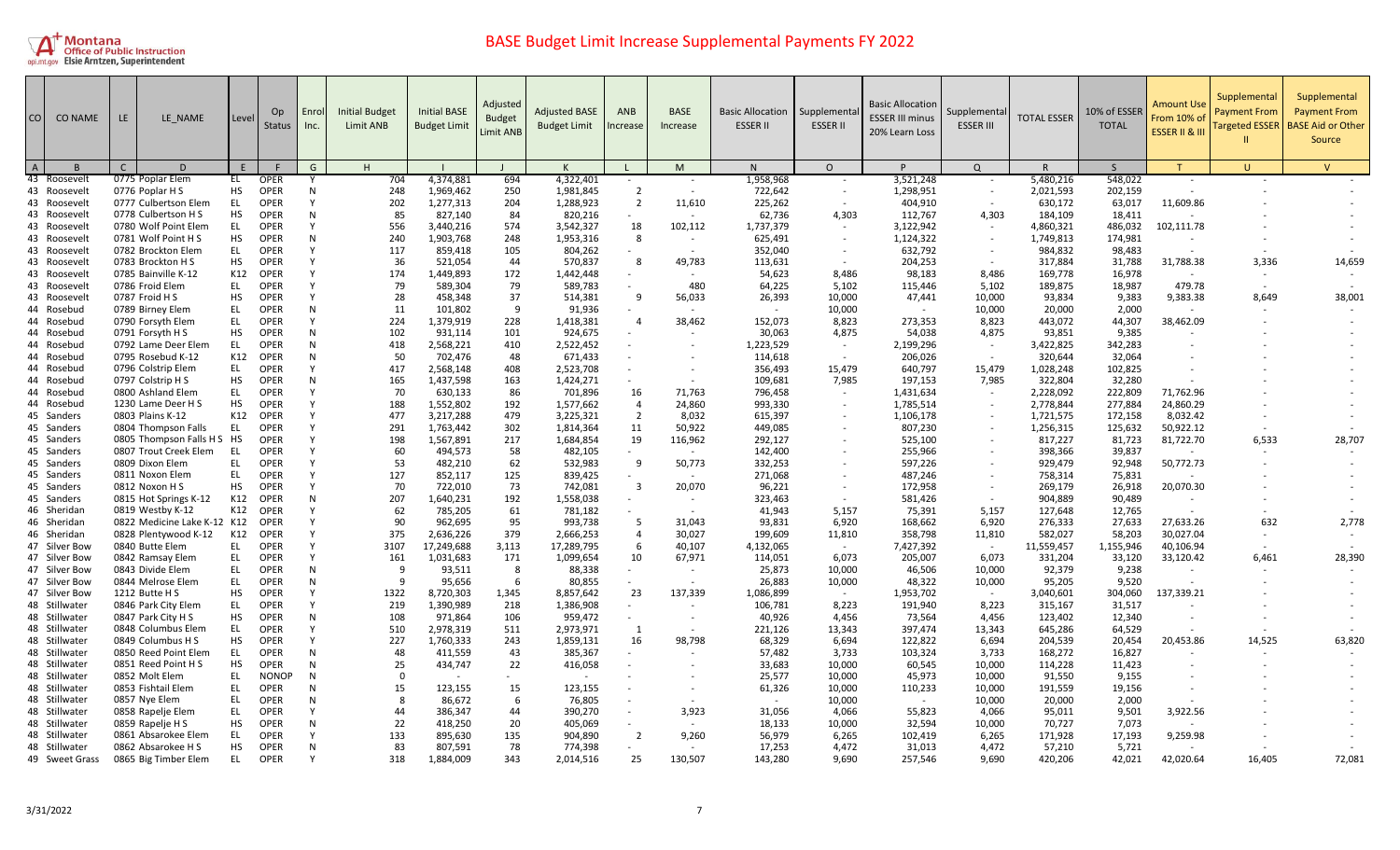

| <b>CO</b>      | <b>CO NAME</b>                   | LE. | LE NAME                                      | Level            | Op<br><b>Status</b>        | Enrol<br>Inc. | <b>Initial Budget</b><br>Limit ANB | <b>Initial BASE</b><br><b>Budget Limit</b> | Adjusted<br><b>Budget</b><br>Limit ANB | <b>Adjusted BASE</b><br><b>Budget Limit</b> | ANB<br>ncrease                   | <b>BASE</b><br>Increase  | <b>Basic Allocation</b><br><b>ESSER II</b> | Supplementa<br><b>ESSER II</b> | <b>Basic Allocation</b><br><b>ESSER III minus</b><br>20% Learn Loss | Supplementa<br><b>ESSER III</b> | <b>TOTAL ESSER</b>   | 10% of ESSER<br><b>TOTAL</b> | Amount Use<br>From 10% of<br><b>ESSER II &amp; III</b> | Supplemental<br><b>Payment From</b><br><b>Targeted ESSER</b> | Supplemental<br><b>Payment From</b><br><b>BASE Aid or Other</b><br>Source |
|----------------|----------------------------------|-----|----------------------------------------------|------------------|----------------------------|---------------|------------------------------------|--------------------------------------------|----------------------------------------|---------------------------------------------|----------------------------------|--------------------------|--------------------------------------------|--------------------------------|---------------------------------------------------------------------|---------------------------------|----------------------|------------------------------|--------------------------------------------------------|--------------------------------------------------------------|---------------------------------------------------------------------------|
| $\overline{A}$ |                                  | C   | D                                            | F                |                            | G             | H                                  |                                            |                                        |                                             |                                  | M                        | N                                          | $\Omega$                       | P                                                                   | $\Omega$                        | R.                   | $\varsigma$                  |                                                        | $\mathbf{H}$                                                 | $\mathsf{V}$                                                              |
|                | 49 Sweet Grass                   |     | 0868 Melville Elem                           | EL               | OPER                       |               | 31                                 | 209,359                                    | 34                                     | 224,148                                     | -3                               | 14,789                   | 28,566                                     | 10,000                         | 51,347                                                              | 10,000                          | 99,913               | 9,991                        | 9,991.32                                               | 889                                                          | 3,908                                                                     |
|                | 49 Sweet Grass                   |     | 0872 Greycliff Elem                          | <b>EL</b>        | <b>OPER</b>                | N             | 9                                  | 105,291                                    | 8                                      | 99,878                                      |                                  |                          | 27,776                                     | 10,000                         | 49,927                                                              | 10,000                          | 97,703               | 9,770                        |                                                        |                                                              |                                                                           |
|                | 49 Sweet Grass                   |     | 0875 McLeod Elem                             | EL               | <b>OPER</b>                | N             | 10                                 | 96,954                                     | -8                                     | 86,608                                      |                                  |                          | 8,240                                      | 10,000                         | 14,811                                                              | 10,000                          | 43,051               | 4,305                        |                                                        |                                                              |                                                                           |
|                | 49 Sweet Grass                   |     | 0882 Sweet Grass County HS                   |                  | <b>OPER</b>                | N             | 171                                | 1,389,424                                  | 171                                    | 1,389,424                                   |                                  |                          | 57.152                                     | 6,876                          | 102,731                                                             | 6,876                           | 173,635              | 17,364                       |                                                        |                                                              |                                                                           |
|                | 50 Teton                         |     | 0883 Choteau Elem                            | EL.              | <b>OPER</b>                | Y             | 244                                | 1,482,573                                  | 250                                    | 1,515,937                                   | -6                               | 33,364                   | 274,984                                    | $\sim$                         | 494,285                                                             | $\sim$                          | 769,269              | 76,927                       | 33,364.08                                              |                                                              |                                                                           |
|                | 50 Teton                         |     | 0884 Choteau H S                             | <b>HS</b>        | <b>OPER</b>                | N             | 119                                | 1,043,420                                  | 119                                    | 1,043,660                                   |                                  | $\sim$                   | 93,175                                     | 5,177                          | 167,482                                                             | 5,177                           | 271,011              | 27,101                       |                                                        |                                                              |                                                                           |
|                | 50 Teton                         |     | 0889 Bynum Elem                              | EL               | <b>OPER</b>                | Υ             | 25                                 | 170,355                                    | 25                                     | 170,355                                     |                                  | $\Omega$                 | 11,539                                     | 10,000                         | 20,743                                                              | 10,000                          | 52,282               | 5,228                        | 0.00                                                   |                                                              |                                                                           |
|                | 50 Teton                         |     | 0890 Fairfield Elem                          | EL.              | <b>OPER</b>                | Y<br>N        | 203                                | 1,253,756                                  | 208                                    | 1,277,115                                   | -5                               | 23,359<br>$\sim$         | 229.149                                    | $\sim$                         | 411.895                                                             | $\sim$                          | 641,044              | 64,104                       | 23,359.42                                              |                                                              |                                                                           |
|                | 50 Teton                         |     | 0891 Fairfield H S                           | HS<br>EL.        | <b>OPER</b><br>OPER        | Υ             | 127                                | 1,098,215                                  | 125                                    | 1,085,838                                   | $\overline{2}$                   | 7,953                    | 82,028<br>69,369                           | 5,712                          | 147,446                                                             | 5,712                           | 240,898              | 24,090                       | 7,952.55                                               |                                                              |                                                                           |
|                | 50 Teton<br>50 Teton             |     | 0894 Power Elem<br>0895 Power H S            | <b>HS</b>        | OPER                       | v             | 84<br>36                           | 607,252<br>506,281                         | 86<br>40                               | 615,204<br>532,135                          | $\overline{a}$                   | 25,854                   | 37,703                                     | 4,807<br>3,482                 | 124,690<br>67,770                                                   | 4,807<br>3,482                  | 203,673<br>112,437   | 20,367<br>11,244             | 11,243.74                                              | 2,709                                                        | 11,902                                                                    |
|                | 50 Teton                         |     | 0896 Golden Ridge Elem                       | EL               | OPER                       | Y             | 43                                 | 272,636                                    | 47                                     | 292,346                                     | $\overline{4}$                   | 19,710                   | 95,618                                     | 10,000                         | 171,874                                                             | 10,000                          | 287,492              | 28,749                       | 19,710.40                                              |                                                              |                                                                           |
|                | 50 Teton                         |     | 0898 Pendroy Elem                            | EL               | <b>OPER</b>                | N             | 14                                 | 118,130                                    | 14                                     | 117,890                                     |                                  | $\sim$                   | 65,249                                     | 10,000                         | 117,285                                                             | 10,000                          | 202,534              | 20,253                       |                                                        |                                                              |                                                                           |
|                | 50 Teton                         |     | 0900 Greenfield Elem                         | EL               | <b>OPER</b>                |               | 97                                 | 658,017                                    | 98                                     | 662,940                                     | -1                               | 4,922                    | 48,775                                     | 3,841                          | 87,674                                                              | 3,841                           | 144,131              | 14,413                       | 4,922.40                                               |                                                              |                                                                           |
|                | 50 Teton                         |     | 1235 Dutton/Brady K-12                       | K12              | OPER                       | Y             | 144                                | 1.270.072                                  | 137                                    | 1.235.378                                   |                                  |                          | 169.963                                    | 6.984                          | 305.510                                                             | 6.984                           | 489.441              | 48.944                       |                                                        |                                                              |                                                                           |
|                | 51 Toole                         |     | 0903 Sunburst K-12                           | K12              | <b>OPER</b>                | N             | 154                                | 1,344,086                                  | 151                                    | 1,323,500                                   |                                  |                          | 94,685                                     | 7,496                          | 170,196                                                             | 7,496                           | 279,873              | 27,987                       |                                                        |                                                              |                                                                           |
|                | 51 Toole                         |     | 0910 Shelby Elem                             | EL.              | <b>OPER</b>                | Υ             | 357                                | 2,189,998                                  | 387                                    | 2,353,976                                   | 30                               | 163,979                  | 450,865                                    |                                | 810,430                                                             |                                 | 1,261,295            | 126,129                      | 126,129.46                                             | 7,017                                                        | 30,832                                                                    |
|                | 51 Toole                         |     | 0911 Shelby H S                              | <b>HS</b>        | <b>OPER</b>                | v             | 120                                | 1,085,337                                  | 123                                    | 1,105,107                                   | $\overline{\mathbf{3}}$          | 19,770                   | 112,905                                    | 5,549                          | 202,946                                                             | 5,549                           | 326,949              | 32,695                       | 19,770.41                                              |                                                              |                                                                           |
|                | 51 Toole                         |     | 0915 Galata Elem                             | EL               | <b>OPER</b>                | N             | -6                                 | 78,420                                     | - 6                                    | 77,940                                      |                                  |                          | 58,726                                     | 10,000                         | 105,559                                                             | 10,000                          | 184,285              | 18,429                       |                                                        |                                                              |                                                                           |
|                | 52 Treasure                      |     | 0923 Hysham K-12                             | K12              | <b>OPER</b>                | v             | 72                                 | 828,932                                    | 76                                     | 849,592                                     | $\overline{4}$                   | 20,659                   | 95,508                                     | 5,196                          | 171,676                                                             | 5,196                           | 277,576              | 27,758                       | 20,659.40                                              |                                                              |                                                                           |
|                | 53 Valley                        |     | 0926 Glasgow K-12                            | K12              | <b>OPER</b>                | Υ             | 835                                | 5,341,364                                  | 841                                    | 5,370,215                                   | 6                                | 28,852                   | 583,136                                    | 26,562                         | 1,048,186                                                           | 26,562                          | 1,684,446            | 168,445                      | 28,851.87                                              |                                                              |                                                                           |
|                | 53 Valley                        |     | 0927 Frazer Elem                             | EL.              | OPER                       | Y             | 86                                 | 656,530                                    | 87                                     | 664,544                                     | 1                                | 8,014                    | 622,547                                    | $\sim$                         | 1,119,030                                                           |                                 | 1,741,577            | 174,158                      | 8,013.62                                               |                                                              |                                                                           |
|                | 53 Valley                        |     | 0928 Frazer H S                              | HS               | <b>OPER</b>                | N             | 35                                 | 545,922                                    | 34                                     | 539,696                                     |                                  |                          | 311,277                                    |                                | 559,521                                                             |                                 | 870,798              | 87,080                       |                                                        |                                                              |                                                                           |
|                | 53 Valley                        |     | 0932 Hinsdale Elem                           | <b>EL</b>        | OPER                       | N             | 57                                 | 476,127                                    | 45                                     | 406,651                                     |                                  | $\overline{\phantom{a}}$ | 107,295                                    | $\sim$                         | 192,862                                                             |                                 | 300,157              | 30,016                       | $\overline{\phantom{a}}$                               |                                                              |                                                                           |
|                | 53 Valley                        |     | 0933 Hinsdale H S                            | <b>HS</b>        | <b>OPER</b>                | N             | 26                                 | 446,771                                    | 26                                     | 446,531                                     |                                  |                          | 41,555                                     | 10,000                         | 74,697                                                              | 10,000                          | 136,252              | 13,625                       |                                                        |                                                              |                                                                           |
|                | 53 Valley                        |     | 0935 Opheim K-12                             | K12              | <b>OPER</b>                | Y             | 39                                 | 633,776                                    | 47                                     | 674,768                                     | -8                               | 40,992                   | 43,286                                     | 4,030                          | 77,806                                                              | 4,030                           | 129,152              | 12,915                       | 12,915.24                                              | 5,205                                                        | 22,871                                                                    |
|                | 53 Valley                        |     | 0937 Nashua K-12                             | K12              | <b>OPER</b>                | Y             | 115                                | 1,094,960                                  | 116                                    | 1,095,737                                   | 1                                | 776                      | 94,848                                     | 6,136                          | 170,490                                                             | 6,136                           | 277,610              | 27,761                       | 776.44                                                 | $\sim$                                                       |                                                                           |
|                | 53 Valley                        |     | 0941 Lustre Elem                             | EL               | <b>OPER</b>                | v             | 48                                 | 296,716                                    | 50                                     | 306,809                                     | $\overline{2}$                   | 10,094                   | 41,803                                     | 10,000                         | 75,140                                                              | 10,000                          | 136,943              | 13,694                       | 10,093.81                                              |                                                              |                                                                           |
|                | 54 Wheatland                     |     | 0946 Harlowton K-12                          | K12              | <b>OPER</b>                |               | 293                                | 2,229,077                                  | 291                                    | 2,218,079                                   |                                  | $\sim$                   | 757,461                                    | $\sim$                         | 1,361,538                                                           | $\sim$                          | 2,118,999            | 211,900                      |                                                        |                                                              |                                                                           |
|                | 54 Wheatland                     |     | 0948 Judith Gap Elem                         | EL.              | OPER                       |               | 18                                 | 240,224                                    | 18                                     | 242,834                                     |                                  | 2,611                    | 34,952                                     | 10,000                         | 62,828                                                              | 10,000                          | 117,780              | 11,778                       | 2,610.64                                               |                                                              |                                                                           |
|                | 54 Wheatland                     |     | 0949 Judith Gap H S                          | <b>HS</b>        | <b>OPER</b>                | N             | $\overline{7}$                     | 315,938                                    | 6                                      | 309,701                                     |                                  | $\sim$                   |                                            | 10,000                         | $\sim$                                                              | 10,000                          | 20,000               | 2,000                        |                                                        |                                                              |                                                                           |
|                | 55 Wibaux                        |     | 0964 Wibaux K-12                             | K12              | <b>OPER</b>                | Υ             | 155                                | 1,386,952                                  | 162                                    | 1,425,346                                   | $\overline{7}$                   | 38,394                   | 106,991                                    | 7,731                          | 192,317                                                             | 7,731                           | 314,770              | 31,477                       | 31,476.98                                              | 1,282                                                        | 5,635                                                                     |
|                | 56 Yellowstone                   |     | 0965 Billings Elem                           | EL.              | OPER                       | Y             | 11731                              | 66,583,341                                 | 11,768                                 | 66,767,597                                  | 37                               | 184,256                  | 9,954,883                                  | $\sim$                         | 17,893,918                                                          |                                 | 27,848,801           | 2,784,880                    | 184,255.60                                             |                                                              |                                                                           |
|                | 56 Yellowstone                   |     | 0966 Billings H S                            | HS               | <b>OPER</b>                | Y             | 5675                               | 37,098,580                                 | 5,856                                  | 38,218,510                                  | 181                              | 1,119,929                | 2,875,277                                  | 139,992                        | 5,168,314                                                           | 139,992                         | 8,323,575            | 832,357                      | 832,357.46                                             | 53,314                                                       | 234,258                                                                   |
|                | 56 Yellowstone                   |     | 0968 Blue Creek Elem                         | EL               | <b>OPER</b>                | N             | 195                                | 1,067,824                                  | 194                                    | 1,062,440                                   |                                  |                          | 55,722                                     | 6,763                          | 100,161                                                             | 6,763                           | 169,409              | 16,941                       |                                                        |                                                              |                                                                           |
|                | 56 Yellowstone                   |     | 0969 Canyon Creek Elem                       | -EL              | OPER                       | v             | 264                                | 1,627,738                                  | 262                                    | 1,607,297                                   |                                  | $\sim$                   | 106,681                                    | 8,173                          | 191,759                                                             | 8,173                           | 314,786              | 31,479                       |                                                        |                                                              |                                                                           |
|                | 56 Yellowstone                   |     | 0970 Laurel Elem                             | EL               | <b>OPER</b>                | v             | 1413                               | 8,113,138                                  | 1,417                                  | 8,120,954                                   | $\overline{a}$                   | 7,816                    | 979,098                                    |                                | 1,759,930                                                           |                                 | 2,739,028            | 273,903                      | 7,815.96                                               |                                                              |                                                                           |
|                | 56 Yellowstone                   |     | 0971 Laurel H S                              | <b>HS</b>        | <b>OPER</b>                | N             | 657                                | 4,514,766                                  | 654                                    | 4,495,219                                   | $\sim$                           | $\sim$                   | 272,995                                    | 17,217                         | 490,708                                                             | 17,217                          | 798,137              | 79,814                       | $\sim$                                                 |                                                              |                                                                           |
|                | 56 Yellowstone                   |     | 0972 Elder Grove Elem                        | EL               | <b>OPER</b>                | Υ             | 643                                | 3,698,620                                  | 689                                    | 3,939,926                                   | 46                               | 241,305                  | 177,753                                    | 16,261                         | 319,511                                                             | 16,261                          | 529,786              | 52,979                       | 52,978.62                                              | 34,915                                                       | 153,412                                                                   |
|                | 56 Yellowstone                   |     | 0975 Custer K-12 Schools K12                 |                  | OPER                       |               | 112                                | 1,069,973                                  | 113                                    | 1,075,944                                   | 1                                | 5,971                    | 77,329                                     | 5,842                          | 138,998                                                             | 5,842                           | 228,011              | 22,801                       | 5,971.23                                               |                                                              |                                                                           |
|                | 56 Yellowstone                   |     | 0976 Morin Elem                              | EL.              | <b>OPER</b>                | N             | 46                                 | 323,580                                    | 41                                     | 296,302                                     |                                  |                          |                                            | $\sim$                         | $\sim$                                                              |                                 |                      |                              |                                                        |                                                              |                                                                           |
|                | 56 Yellowstone                   |     | 0978 Broadview Elem                          | EL               | <b>OPER</b>                | Υ             | 115<br>42                          | 779,423                                    | 122                                    | 807,319                                     | $\overline{7}$<br>$\overline{3}$ | 27,895                   | 110,261                                    | 5,425                          | 198,194                                                             | 5,425                           | 319,305              | 31,931                       | 27,895.44                                              |                                                              |                                                                           |
|                | 56 Yellowstone                   |     | 0979 Broadview H S                           | <b>HS</b><br>EL. | <b>OPER</b>                | Y             |                                    | 554,344                                    | 45                                     | 573,488                                     |                                  | 19.144                   | 36,636                                     | 3,635                          | 65,853                                                              | 3,635                           | 109,759              | 10,976                       | 10,975.88                                              | 1.514                                                        | 6,654                                                                     |
|                | 56 Yellowstone                   |     | 0981 Elysian Elem<br>0983 Huntley Project K- | K12              | <b>OPER</b><br><b>OPER</b> | Υ             | 405<br>782                         | 2,345,305<br>5,153,897                     | 408<br>795                             | 2,380,180<br>5,225,596                      | $\overline{\mathbf{3}}$<br>13    | 34,875<br>71,699         | 193,136<br>743,942                         | 12,500<br>$\sim$               | 347,163<br>1,337,238                                                | 12,500<br>$\sim$                | 565,299<br>2,081,180 | 56,530<br>208,118            | 34,875.31<br>71,698.98                                 |                                                              |                                                                           |
|                | 56 Yellowstone<br>56 Yellowstone |     | 0985 Shepherd Elem                           | EL.              | <b>OPER</b>                |               | 578                                | 3,336,465                                  | 576                                    | 3,324,458                                   |                                  |                          | 342,347                                    | 15,790                         | 615,368                                                             | 15,790                          | 989,295              | 98,930                       |                                                        |                                                              |                                                                           |
|                | 56 Yellowstone                   |     | 0986 Shepherd H S                            | HS               | <b>OPER</b>                | v             | 264                                | 1,980,619                                  | 276                                    | 2,054,191                                   | 12                               | 73,571                   | 126,111                                    | 8,845                          | 226,685                                                             | 8,845                           | 370,486              | 37,049                       | 37,048.58                                              | 6,771                                                        | 29,751                                                                    |
|                | 56 Yellowstone                   |     | 0987 Pioneer Elem                            | EL.              | <b>OPER</b>                |               | 67                                 | 427,261                                    | 73                                     | 457,043                                     | 6                                | 29,781                   | 114,201                                    | $\sim$                         | 205,277                                                             | $\sim$                          | 319,478              | 31,948                       | 29,781.49                                              |                                                              |                                                                           |
|                | 56 Yellowstone                   |     | 0989 Independent Elem                        | EL               | <b>OPER</b>                |               | 318                                | 1,705,188                                  | 321                                    | 1,721,278                                   | $\overline{3}$                   | 16,090                   | 86,458                                     | 8,612                          | 155,409                                                             | 8,612                           | 259,091              | 25,909                       | 16,090.38                                              |                                                              |                                                                           |
|                | 56 Yellowstone                   |     | 1196 Yellowstone                             | EL               | <b>OPER</b>                | Υ             | 57                                 | 562,099                                    | 54                                     | 540,927                                     |                                  |                          | 480.433                                    |                                | 863,581                                                             |                                 | 1,344,014            | 134,401                      |                                                        |                                                              |                                                                           |
|                |                                  |     |                                              |                  |                            |               |                                    |                                            |                                        |                                             |                                  |                          |                                            |                                |                                                                     |                                 |                      |                              |                                                        |                                                              |                                                                           |